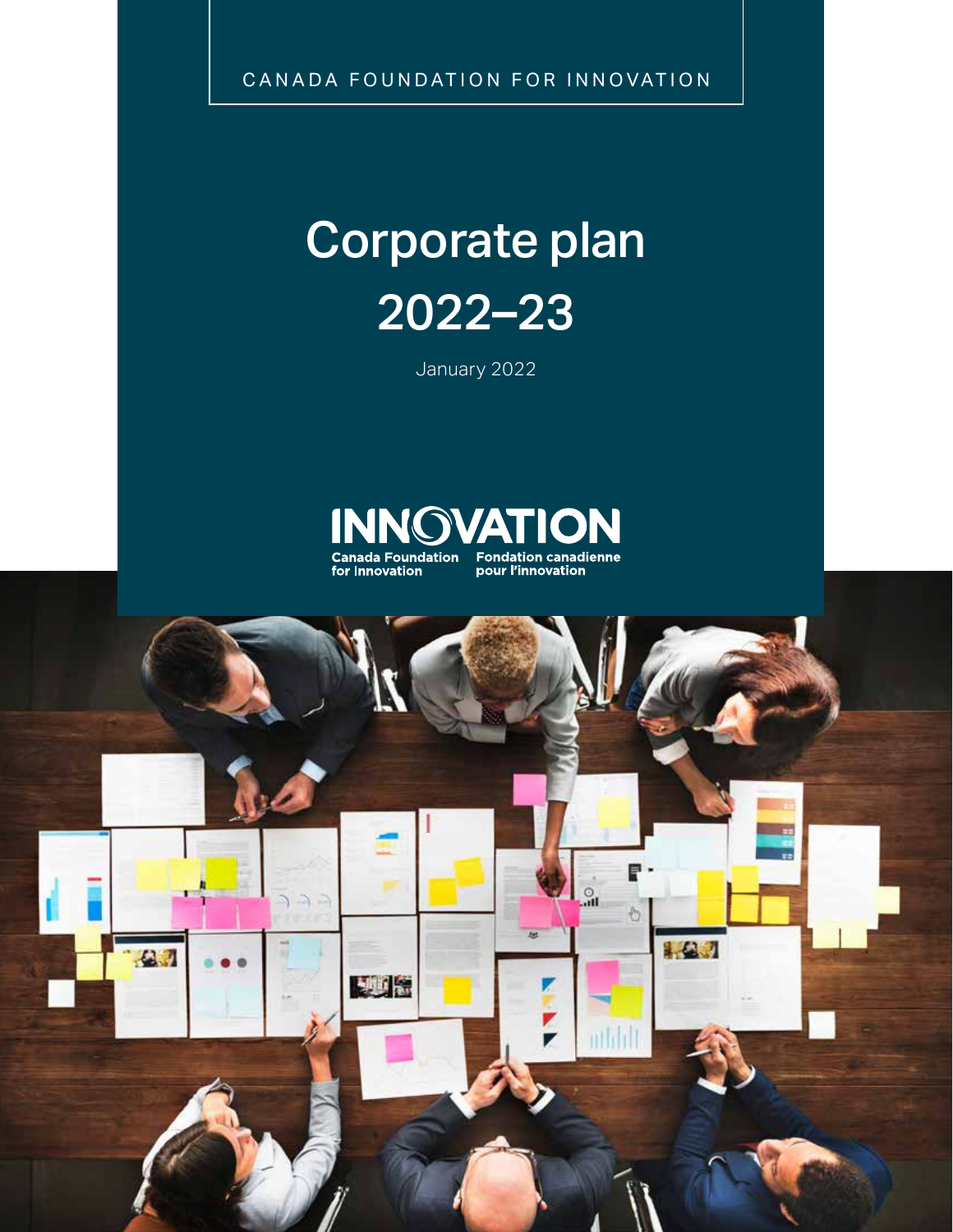#### **Table of contents**

| 1.0 |               |       | The role of the Canada Foundation               |
|-----|---------------|-------|-------------------------------------------------|
|     | 1.1           |       | Funding and contribution agreements 4           |
|     |               |       |                                                 |
| 2.0 |               |       | Short- and medium-term outputs and              |
|     | 2.1           |       |                                                 |
|     | $2.2^{\circ}$ |       | Investing in research infrastructure  7         |
|     |               | 2.2.1 | <b>Biosciences Research</b>                     |
|     |               |       |                                                 |
|     |               |       | 2.2.3 Exceptional Opportunities Fund 8          |
|     |               | 2.2.4 | Infrastructure Operating Fund 8                 |
|     |               | 2.2.5 |                                                 |
|     |               | 2.2.6 | John R. Evans Leaders Fund 8                    |
|     |               | 2.2.7 | Major Science Initiatives Fund 9                |
|     | 2.3           |       | Managing the financial aspects of the           |
|     |               |       |                                                 |
|     |               | 2.3.1 |                                                 |
|     |               |       | 2.3.2 Institutional monitoring visits 10        |
|     |               | 2.3.3 |                                                 |
|     |               |       |                                                 |
|     |               |       | 2.4 Communicating the value of CFI funding      |
|     |               |       | 2.4.1 Marking the CFI's<br>25th anniversary  10 |
|     |               |       | 2.4.2 Survey of young adults  11                |
|     |               |       | 2.4.3 Research Facilities Navigator 11          |
|     |               |       | 2.4.4 Equity, diversity and inclusion in        |
|     | 2.5           |       | Hosting the International Conference on         |

#### **About the Canada Foundation for Innovation**

The Canada Foundation for Innovation (CFI) makes financial contributions to Canada's universities, colleges, research hospitals and nonprofit research organizations to increase their capability to carry out high-quality research.

The CFI invests in infrastructure that researchers need to think big, innovate and push the boundaries of knowledge. It helps institutions to attract and retain the world's top talent, to train the next generation of researchers and to support world-class research that strengthens the economy and improves the quality of life for all Canadians.

#### A promising future, now 25 years of investing

in ideas that change our world

© Canada Foundation for Innovation | Fondation canadienne pour l'innovation, 2022

This report should be cited as: The Canada Foundation for Innovation, 2022. Corporate plan 2022–23. Ottawa, Ontario.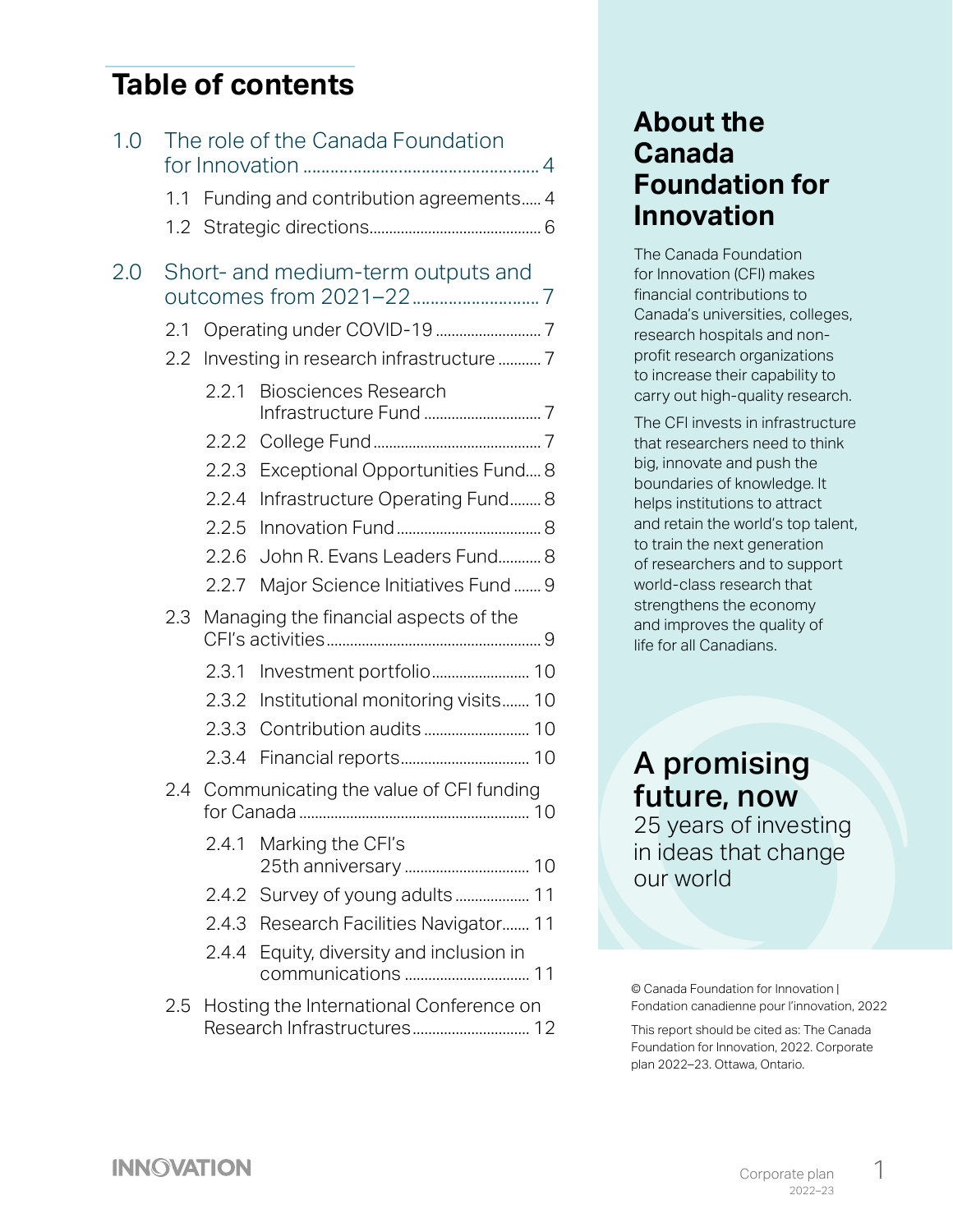|     |     |       | 2.6 Analyzing CFI performance, outcomes                                |
|-----|-----|-------|------------------------------------------------------------------------|
|     |     | 2.6.1 |                                                                        |
|     |     |       | 2.6.2 Improving data collection 13                                     |
|     |     | 2.6.3 | Performance measurement<br>strategy for new                            |
|     |     |       | biosciences funds 13                                                   |
| 3.0 |     |       | Successes and remaining challenges                                     |
|     |     |       | 3.1 Equity, diversity and inclusion 14                                 |
|     |     |       | 3.1.1 Supporting the priorities of the<br>Canada Research Coordinating |
|     |     |       | 3.1.2 Encouraging diversity in<br>competitions, and measuring it 14    |
|     |     | 3.1.3 | Equity, Diversity and Inclusion                                        |
|     |     |       | 3.2 Supporting international collaboration15                           |
|     | 3.3 |       |                                                                        |
|     | 3.4 |       |                                                                        |
|     | 3.5 |       | Developing the Northern Research                                       |
| 4.0 |     |       | Planned activities and implementation                                  |
|     | 4.1 |       | Developing a vision for the future 17                                  |
|     |     |       | 4.2 Investing in research infrastructure  17                           |
|     |     | 4.2.1 | <b>Biosciences Research</b>                                            |
|     |     |       |                                                                        |
|     |     |       | 4.2.3 2023 Innovation Fund  18                                         |
|     |     |       | 4.2.4 John R. Evans Leaders Fund 18                                    |
|     |     |       | 4.2.5 Major Science Initiatives Fund  18                               |
|     | 4.3 |       | Managing the financial aspects of the                                  |
|     |     |       | 4.3.1 The CFI investment portfolio 18                                  |
|     |     |       | 4.3.2 Institutional monitoring visits 18                               |

**INNOVATION**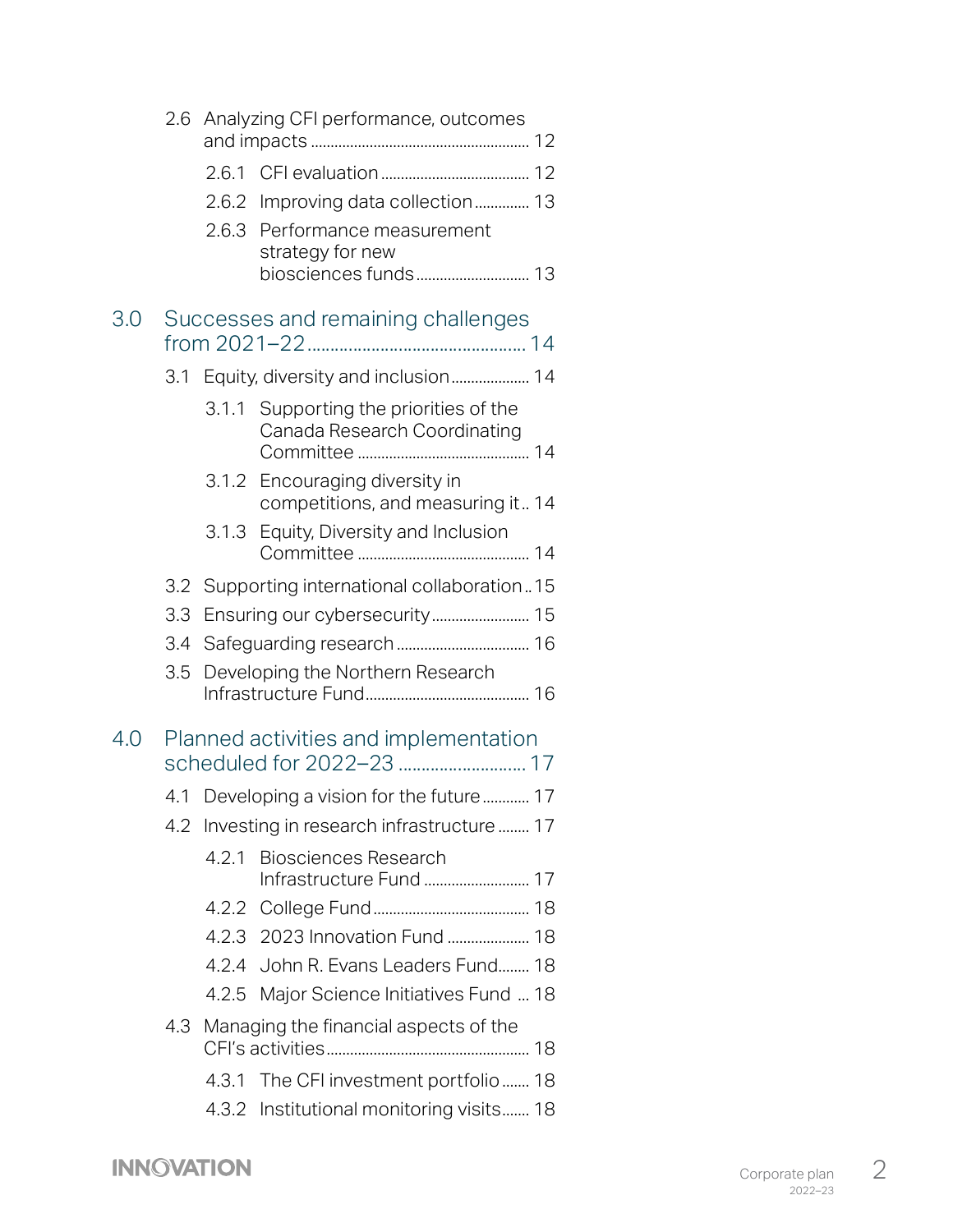|     |       | 4.4 Communicating the value of CFI's                                                |
|-----|-------|-------------------------------------------------------------------------------------|
|     | 4.4.1 | Promotion of investments in                                                         |
|     | 4.4.2 | Support for Canada's<br>Biomanufacturing Strategy 19                                |
|     |       | 4.4.3 Continued youth engagement 19                                                 |
|     | 4.4.4 | Raising the profile for the<br>Research Facilities Navigator 19                     |
| 4.5 |       | Analyzing CFI performance, outcomes                                                 |
|     | 4.5.1 | Review of performance, analytics<br>and evaluation activities 20                    |
|     | 4.5.2 | Organizational performance                                                          |
|     |       |                                                                                     |
|     |       |                                                                                     |
|     | 4.5.5 | Development of new methods and<br>review of best practices 20                       |
|     |       |                                                                                     |
|     |       | Table 1: Investment plan (commitments)<br>for contributions under each agreement 21 |
|     |       | Table 2: Planned expenditures                                                       |
|     |       | (disbursements) detailed by fund 24                                                 |
|     |       | Table 3: Annual cash flow requirements 27                                           |
|     |       | Appendix 2: Key risks and                                                           |
|     |       |                                                                                     |

[mitigation measures...............................................](#page-28-0) 28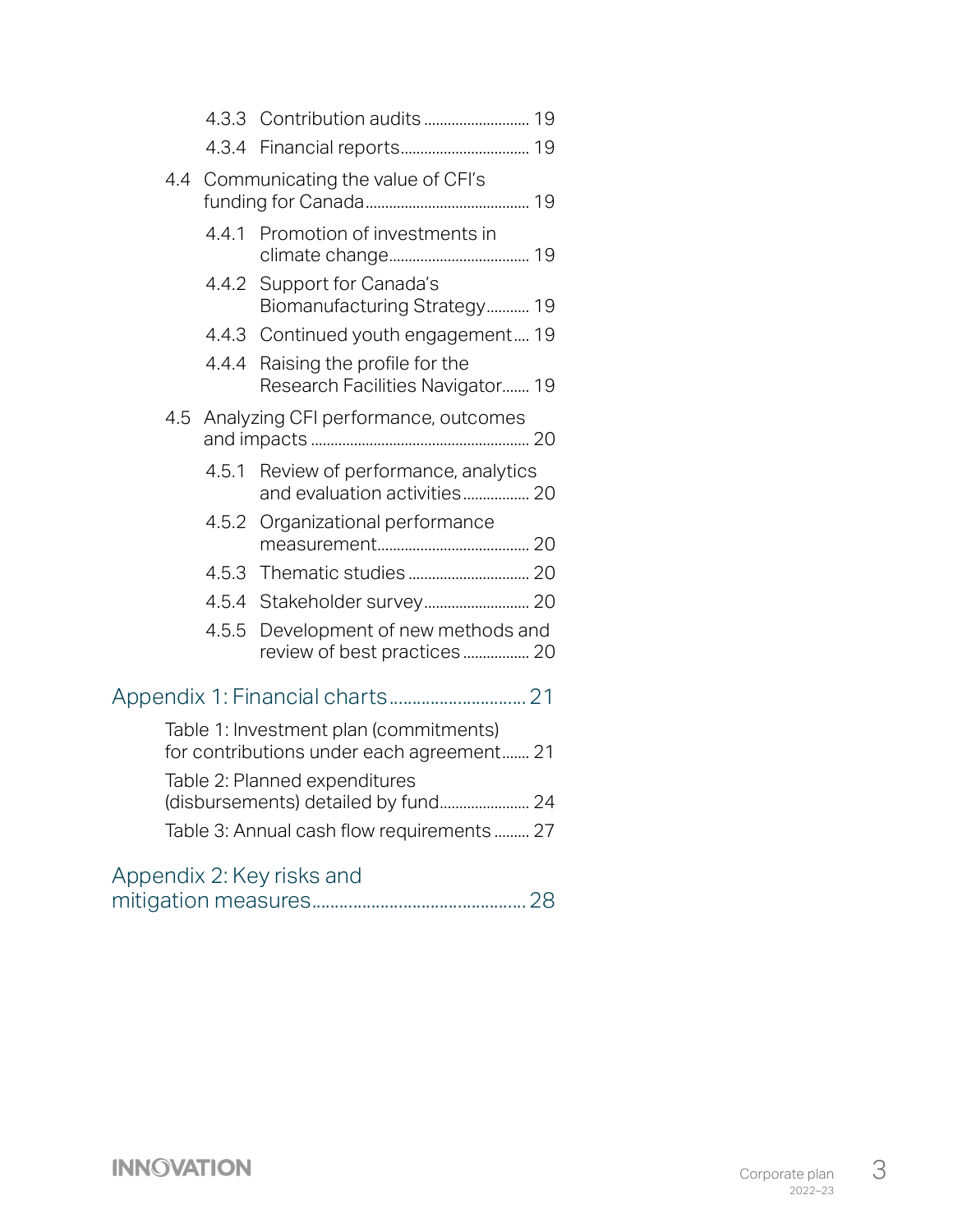# <span id="page-4-0"></span>**1.0 The role of the Canada Foundation for Innovation**

The Canada Foundation for Innovation (CFI) is a non-profit corporation created by the Government of Canada through the 1997 Budget Implementation Act. The CFI's mandate is to benefit Canadians by strengthening the capability and capacity of Canadian universities, colleges, research hospitals and nonprofit research institutions to carry out world-class research and develop cutting-edge technologies.

For 25 years, the CFI has been investing in the infrastructure that Canada's best researchers require to conduct leading-edge research. The CFI generally funds up to 40 percent of the cost of any given infrastructure project. Institutions, in partnership with provincial and other governments, the private sector and other public and non-profit organizations, secure the remaining 60 percent of the required funding.

By supporting the country's capacity for world-class research, the CFI plays a vital role in producing social, economic, environmental and health benefits for Canadians.

The Government of Canada has charged the CFI to pursue the following objectives:

- **•** Support economic growth and job creation, as well as health and environmental quality through innovation
- **•** Increase Canada's capability to carry out important world-class scientific research and technology development
- **•** Expand research and job opportunities by providing support through research infrastructure for the development of highly qualified personnel
- **•** Promote productive networks and collaboration among Canadian universities, colleges, research hospitals, non-profit research institutions and the private sector.

Through its funding activities, the Government of Canada expects the CFI to enhance the capacity of universities, colleges, research hospitals and non-profit research institutions to:

- **•** Attract and retain the world's top research talent
- **•** Train the next generation of researchers
- **•** Enable researchers to undertake world-class research and technology developments that lead to social, economic and environmental benefits for Canada
- **•** Support private-sector innovation and commercialization.

#### **1.1 Funding and contribution agreements**

The CFI currently operates under two funding agreements and four contribution agreements with the Government of Canada, under the authority of [Innovation, Science and Economic Development Canada](https://www.ic.gc.ca/eic/site/icgc.nsf/eng/home)  [\(ISED\)](https://www.ic.gc.ca/eic/site/icgc.nsf/eng/home) and the Minister of Innovation, Science and Industry.

- **•** The first funding agreement specified the conditions under which all funds allocated to the CFI between 1997 and 2009, totalling \$4.39 billion, were to be distributed to eligible recipients. These sums generated an additional \$1.7 billion in interest income that the CFI directed to project funding and operational expenditures.
- **•** In July 2010, the CFI signed a second funding agreement with the Government of Canada for \$600 million, which had been allocated in the 2009 federal budget. We have committed all the funding available under this agreement.
- **•** In March 2014, the CFI signed a contribution agreement with the Government of Canada for \$499.85 million allocated through the Economic Action Plan 2012. We have committed all the funding available under this agreement.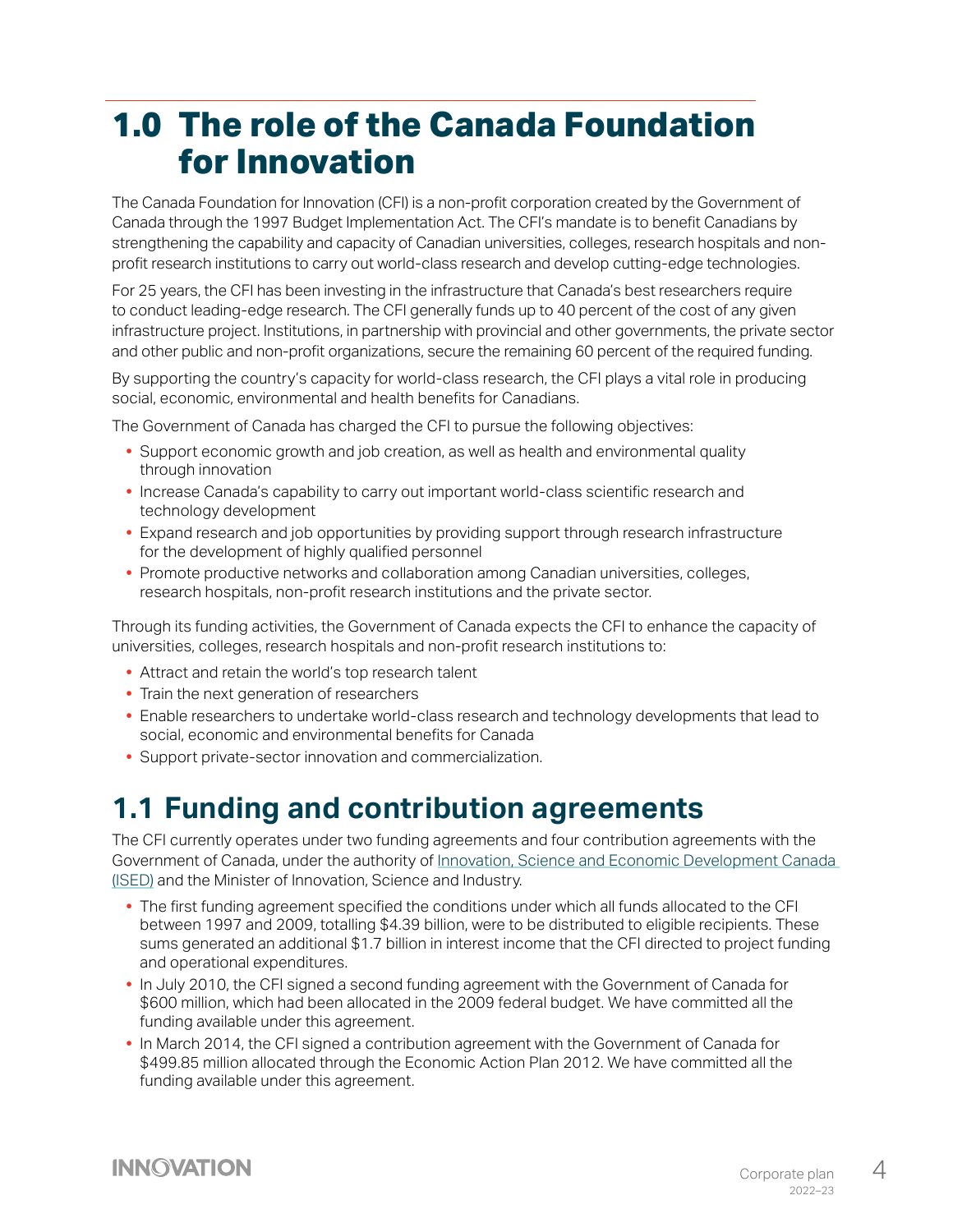- **•** In September 2015, the CFI signed a contribution agreement with the Government of Canada for \$1.33 billion. We are now completing the funding competitions according to this contribution agreement.
- **•** In January 2019, the CFI signed a contribution agreement that represented a fundamental change in the way the Government of Canada invests in research infrastructure. Following the announcement in the 2018 federal budget, we began transitioning to a permanent funding model that will take effect in 2023–24. Through the 2019 Contribution Agreement and four subsequent amendments signed in 2020–21 and 2021–22, the Government of Canada provided the CFI with \$4.31 billion over 13 years commencing in 2018–19, including permanent funding at an ongoing level of up to \$462 million per year starting in 2023–24. We are currently delivering funding competitions according to this contribution agreement.
- **•** Negotiations are ongoing with the Government of Canada on a new \$495.96 million contribution agreement to deliver the Biosciences Research Infrastructure Fund (BRIF). The first funding competition for this fund was launched in autumn 2021 and the results will be announced in 2022.

See ["Appendix 1: Financial charts](#page-21-1)" for details on how we are implementing the financial aspects of these agreements.



#### **Our commitment to equity, diversity and inclusion**

The CFI is committed to the principles of equity, diversity and inclusion (EDI). In all our activities, we recognize that a breadth of perspectives, skills and experiences contributes to excellence in research.

**Equity:** We aim to ensure all CFI-eligible institutions have opportunity to access and benefit from our programs and CFI-funded infrastructure through our well established, fair and impartial practices.

**Diversity:** We value attributes that allow institutions and their researchers — from any background and from anywhere — to succeed. This includes individual attributes such as gender, language, culture and career stage; institutional

attributes such as size, type and location; and attributes that encompass the full spectrum of research, from basic to applied and across all disciplines.

**Inclusion:** We encourage a culture of collaboration, partnership, contributions and engagement among diverse groups of people, institutions and areas of research to maximize the potential of Canada's research ecosystem.

We believe that nurturing an equitable, diverse and inclusive culture is the responsibility of every member of the research ecosystem, including funders, institutions, researchers, experts and reviewers.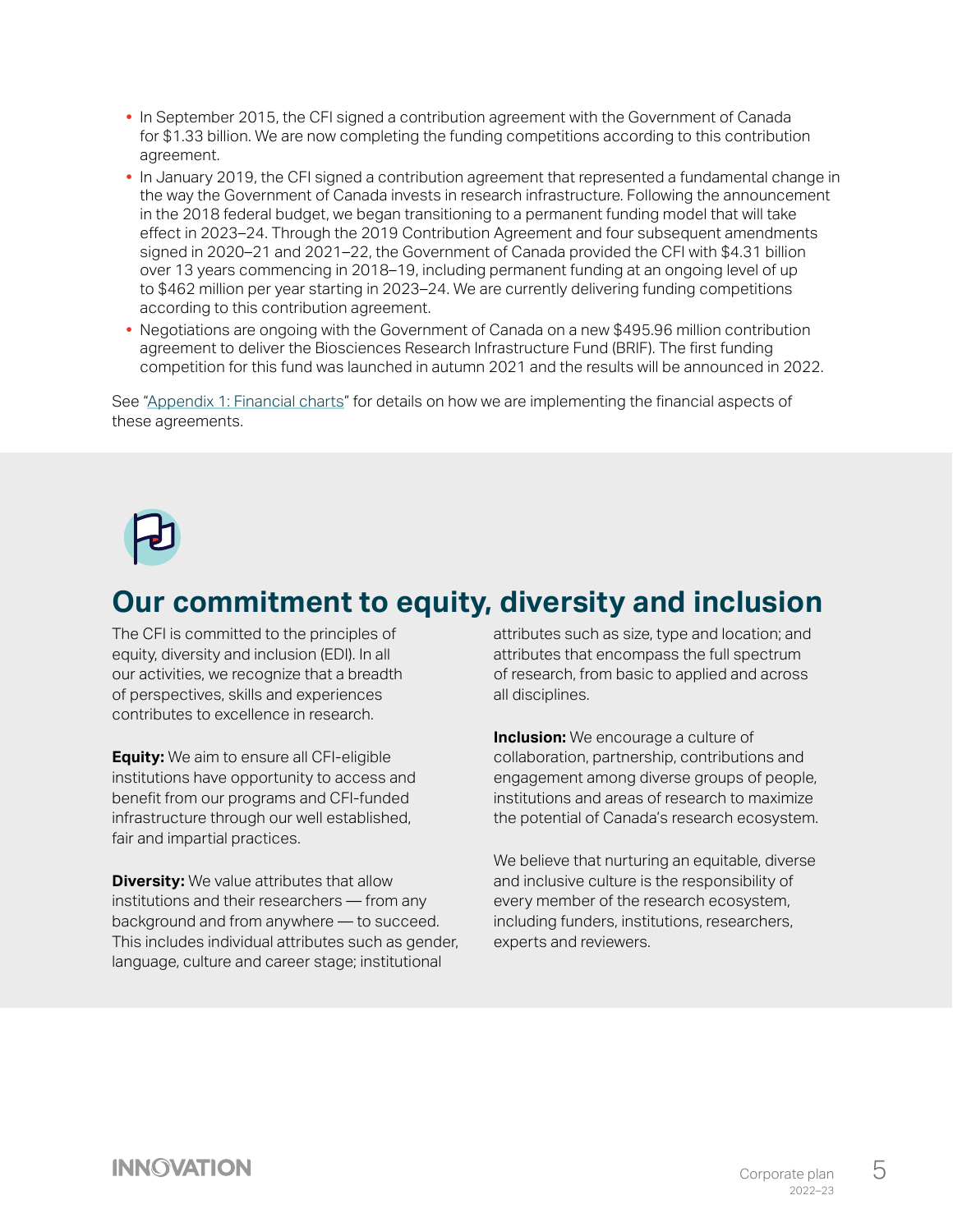# <span id="page-6-0"></span>**1.2 Strategic directions**

The CFI has always sought to support Canada's research community by being attentive to its evolving needs and the expectations of the Government of Canada.

Our 2018–23 [Strategic roadmap o](https://www.innovation.ca/sites/default/files/2021-09/CFI-Strategic-roadmap-2018-2023.pdf)utlines four strategic directions that are focused on major trends: convergence, collaboration, international engagement and diversity.

Our four strategic directions reflect the CFI's mandate and its changing role in research infrastructure funding:

- **•** Support the full range of research infrastructures Canada's research institutions require to achieve excellence
- **•** Spark innovation by strengthening linkages and encouraging collaboration among research institutions, the private sector and not-for-profit organizations
- **•** Support global research to find solutions to Canada's and the world's most pressing challenges
- **•** Strengthen Canada's global competitive advantage by meeting the infrastructure needs of researchers throughout their careers.

In 2022–23, the CFI will again engage with a wide range of stakeholders as it works to develop its next strategic roadmap.

# **The CFI suite of funds**

#### **Biosciences Research Infrastructure Fund:**

Launched in 2021, this new fund was established to support the bioscience infrastructure needs of postsecondary institutions and research hospitals by providing high-performance tools, innovative research spaces and biocontainment facilities

**College Fund (previously College-Industry Innovation Fund):** Provides colleges with research infrastructure to foster partnerships with the public, private or not-for-profit sectors that lead to innovation

**Exceptional Opportunities Fund:** Provides institutions the opportunity to seek funding for exceptional and time-sensitive initiatives that would otherwise be missed within regular competition cycles

**Infrastructure Operating Fund: Provides** institutions funding that covers a portion of the operating and maintenance costs of CFI-funded research infrastructure to ensure its optimal use

**Innovation Fund:** Provides funding for worldclass, cutting-edge research infrastructure across all disciplines and areas of research

**John R. Evans Leaders Fund: Provides ongoing** and consistent support for institutions to secure the infrastructure necessary to attract and retain top research talent

**Major Science Initiatives Fund:** Provides unique, large-scale national research facilities with the operating and maintenance support necessary to produce excellent research and technology development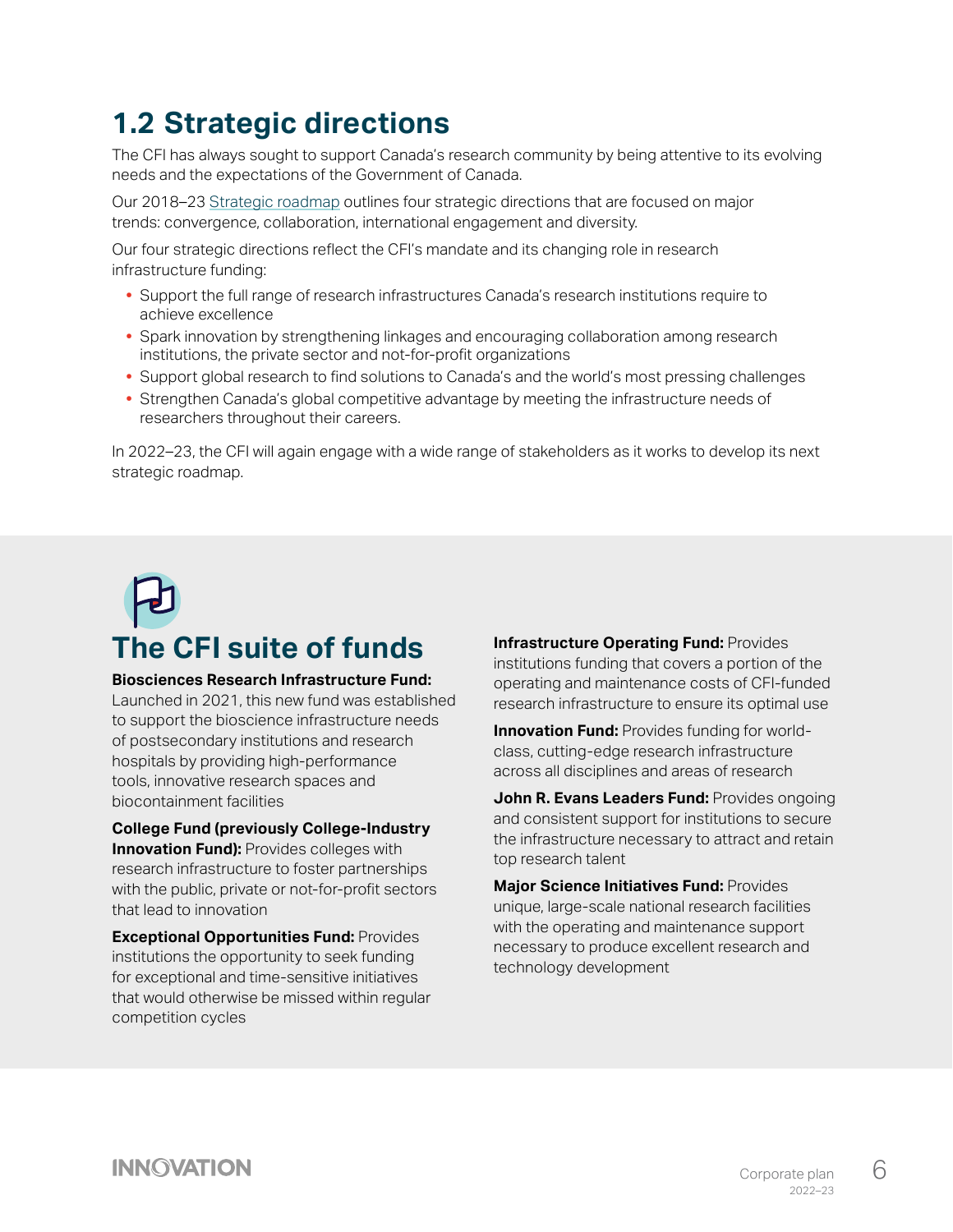# <span id="page-7-0"></span>**2.0 Short- and medium-term outputs and outcomes from 2021–22**

## **2.1 Operating under COVID-19**

As the global pandemic continued through 2021–22, CFI staff continued working remotely. Despite the ongoing uncertainty caused by the pandemic and its impact on working arrangements and the CFI's operations, we did not delay any of our major activities or program delivery.

The CFI's critical role in supporting science and research during this exceptional period was recognized by the injection of \$500 million in new funding in Budget 2021 to launch the Biosciences Research Infrastructure Fund (BRIF) as part of [Canada's Biomanufacturing and Life Sciences Strategy](https://www.ic.gc.ca/eic/site/151.nsf/eng/00019.html). In addition, the budget allocated \$250 million over four years, starting in 2022–23, to create the Tri-agency's Canada Biomedical Research Fund (CBRF), which will be administered by SSHRC.

# **2.2 Investing in research infrastructure**

Throughout 2021–22, we ran multiple funding competitions, including the new Biosciences Research Infrastructure Fund, a revised College Fund, the Major Science Initiatives Fund, the Innovation Fund, as well as continuing support through the John R. Evans Leaders Fund and the Infrastructure Operating Fund.

#### **2.2.1 Biosciences Research Infrastructure Fund**

The CFI launched the first Biosciences Research Infrastructure Fund (BRIF) competition on September 21, 2021. This competition allows for an investment of up to \$115 million for infrastructure in containment level 3 (CL3) and containment level 4 (CL4) facilities in research hospitals and postsecondary institutions, and associated large animal facilities capable of working with infectious materials.

The objectives of this competition are to:

- **•** Address immediate infrastructure needs in postsecondary institutions and affiliated research hospitals to support pandemic preparedness and respond to emerging health threats, consistent with Canada's Biomanufacturing and Life Sciences Strategy
- **•** Support the development of strong linkages among researchers working in a variety of settings, including government laboratories, and users of research results in all sectors
- **•** Create an environment to attract and train highly qualified personnel to help meet the needs of the biomanufacturing and life sciences sector.

#### **2.2.2 College Fund**

Following an independent evaluation of the former College-Industry Innovation Fund, which was completed in 2020, the fund was redesigned and renamed the College Fund. The main changes to the fund include:

- **• Revised objectives:** To more broadly address the needs of the college research community, we revised the objectives of the College Fund to embrace the full spectrum of innovation. The College Fund now supports colleges in developing partnerships with the public and not-for-profit sectors, as well as with the private sector, on applied research projects that lead to business, health or social innovation in Canada.
- **• New equity, diversity and inclusion considerations:** We updated the criterion relating to the composition of project teams to ensure research teams foster an inclusive environment.

#### **INNOVATION**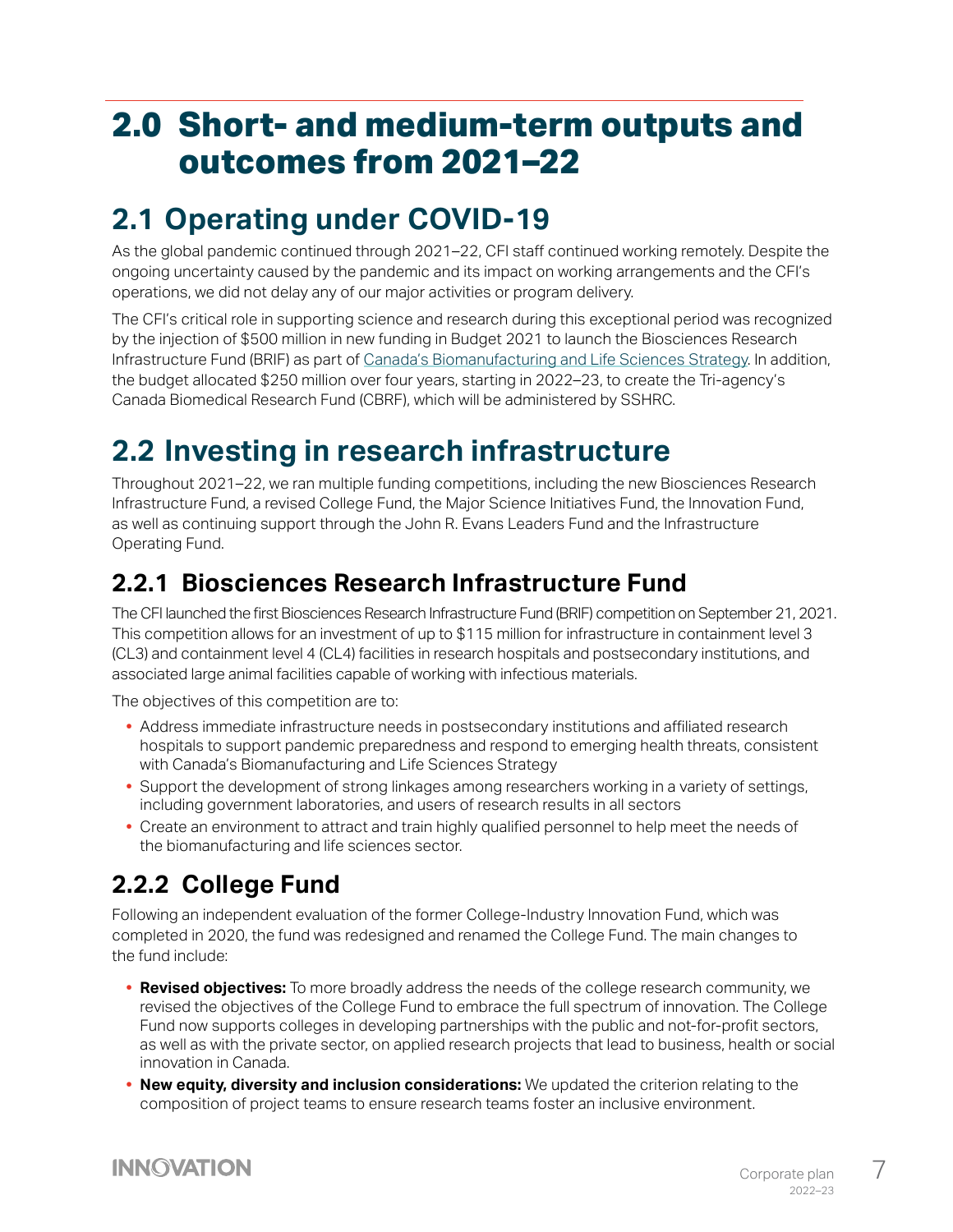<span id="page-8-0"></span>**• Streamlined administration:** Colleges can now submit up to three proposals per competition. In addition, to reduce the burden on both applicants and reviewers for proposals requesting \$250,000 or less, we have reduced the number of factors research teams need to address as part of their proposals.

The CFI launched the draft call for proposals for the new College Fund on December 2, 2021, and institutions were invited to share their feedback. We launched the final call for proposals on January 18, 2022

#### **2.2.3 Exceptional Opportunities Fund**

The Board of Directors gave conditional approval in July 2021 for one funding request through the Exceptional Opportunities Fund.

#### **2.2.4 Infrastructure Operating Fund**

Institutions received a 30 percent supplement to awards from the John R. Evans Leaders Fund, the Innovation Fund and the College Fund through the Infrastructure Operating Fund (IOF).

#### **2.2.5 Innovation Fund**

On October 28, 2021, we released the draft call for proposals on the 2023 Innovation Fund competition, followed by the final call for proposals on November 24, 2021.

Through this competition, we will invest up to \$400 million in capital funding and \$120 million for associated operating costs through the IOF.

The objectives of the 2023 competition are to:

- **•** Enable internationally competitive research or technology development through the equitable participation of expert team members
- **•** Enhance and optimize the capacity of institutions and research communities to conduct the proposed research or technology development program(s) over the useful life of the infrastructure
- **•** Lead to social, health, environmental and/or economic benefits for Canadians.

Changes made for the 2023 Innovation Fund competition include the addition of new EDI competition objectives, the addition of the new "Team composition" assessment criteria and a reference to the National Security Guidelines for Research Partnerships.

Proposals for the competition are due in June 2022 and funding decisions will be made in March 2023.

#### **2.2.6 John R. Evans Leaders Fund**

Through the John R. Evans Leaders Fund (JELF), the CFI will award up to \$800,000 for a research project. With matching funding of 60 percent, this allows institutions to propose projects with a capital cost of up to \$2 million. There is \$210 million allocated to the JELF that will be distributed between April 2020 and March 2023.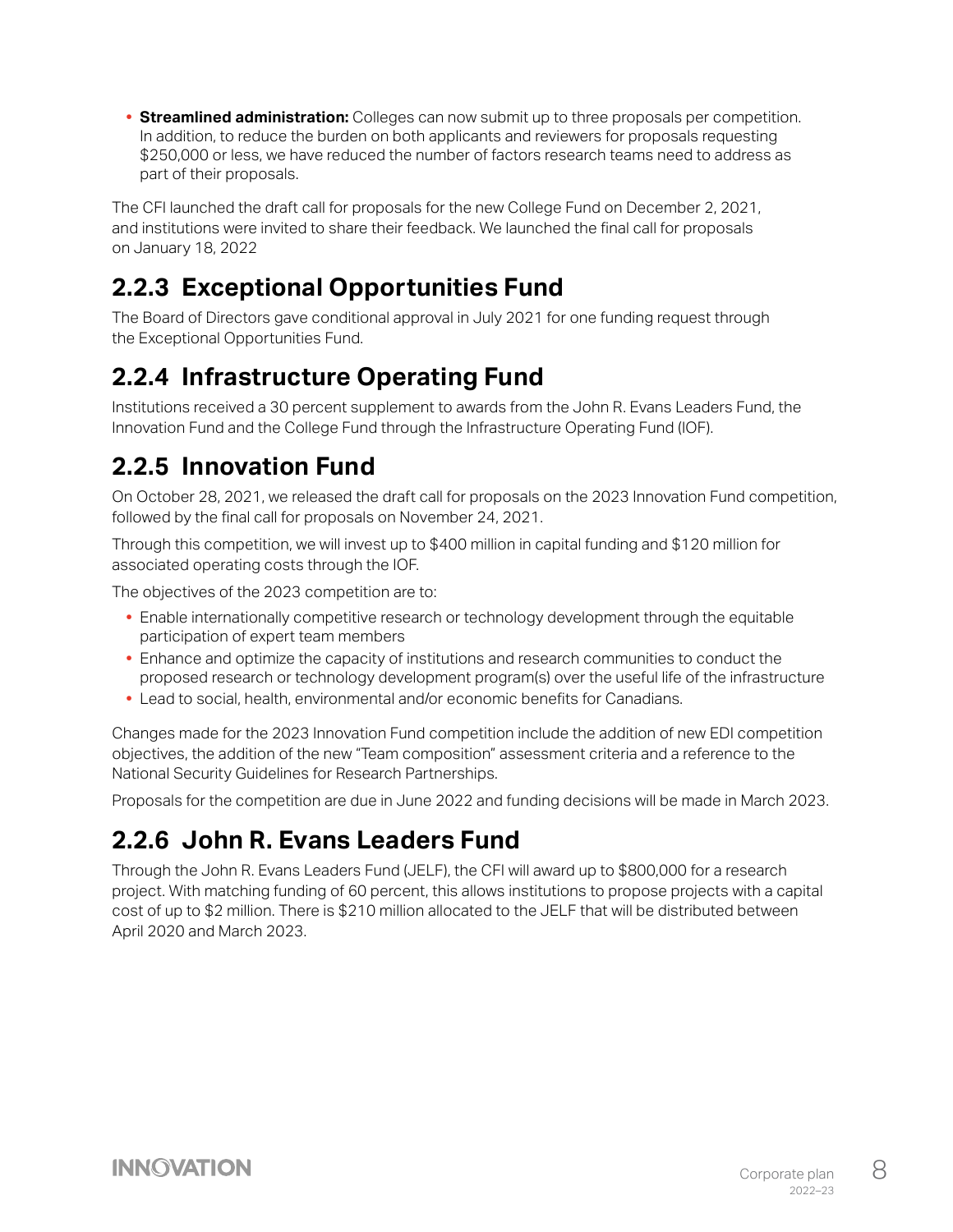#### <span id="page-9-0"></span>**2.2.7 Major Science Initiatives Fund**

On July 14, 2021, the CFI launched the 2023–29 Major Science Initiatives (MSI) Fund competition competition. With a total budget of \$660 million, the competition will support the operating and maintenance needs of state-of-the-art national research facilities from April 1, 2023, to March 31, 2029.

Through the MSI Fund, the CFI aims to:

- **•** Secure and strengthen state-of-the-art national research facilities that enable Canadian researchers to undertake world-class research and technology development that leads to social, health, economic or environmental benefits for Canadians
- **•** Enable funded facilities to operate at an optimal level and to have their scientific and technical capabilities fully exploited
- **•** Promote the adoption of best practices in governance and management, including long-term strategic and operational planning in keeping with the scale and complexity of the facility.

We received proposals on November 4, 2021 from the 16 facilities funded in the 2017 MSI Fund competition. Expert Committee reviews will take place between December 2021 and February 2022.

On February 8, 2022, we will receive proposals from facilities not currently funded through the MSI Fund, and which were invited to apply. Expert Committees will review those proposals in March and April 2022.

The Multidisciplinary Assessment Committee will review all the Expert Committee recommendations the week of May 20, 2022. The CFI Board of Directors will make final funding decisions in June 2022 (see Figure 1).

#### **Figure 1:** Milestones for the 2023–29 MSI Fund competition



#### **2.3 Managing the financial aspects of the CFI's activities**

The finance team is responsible for all of the financial aspects of the organization's activities. These include general accounting functions (i.e., bookkeeping, payments, budgeting and cash-flow management), award finalization processes and payment of awards to institutions.

The finance team is also responsible for ensuring that institutions have appropriate processes and controls in place for the management of CFI funds, and that they spend those funds appropriately.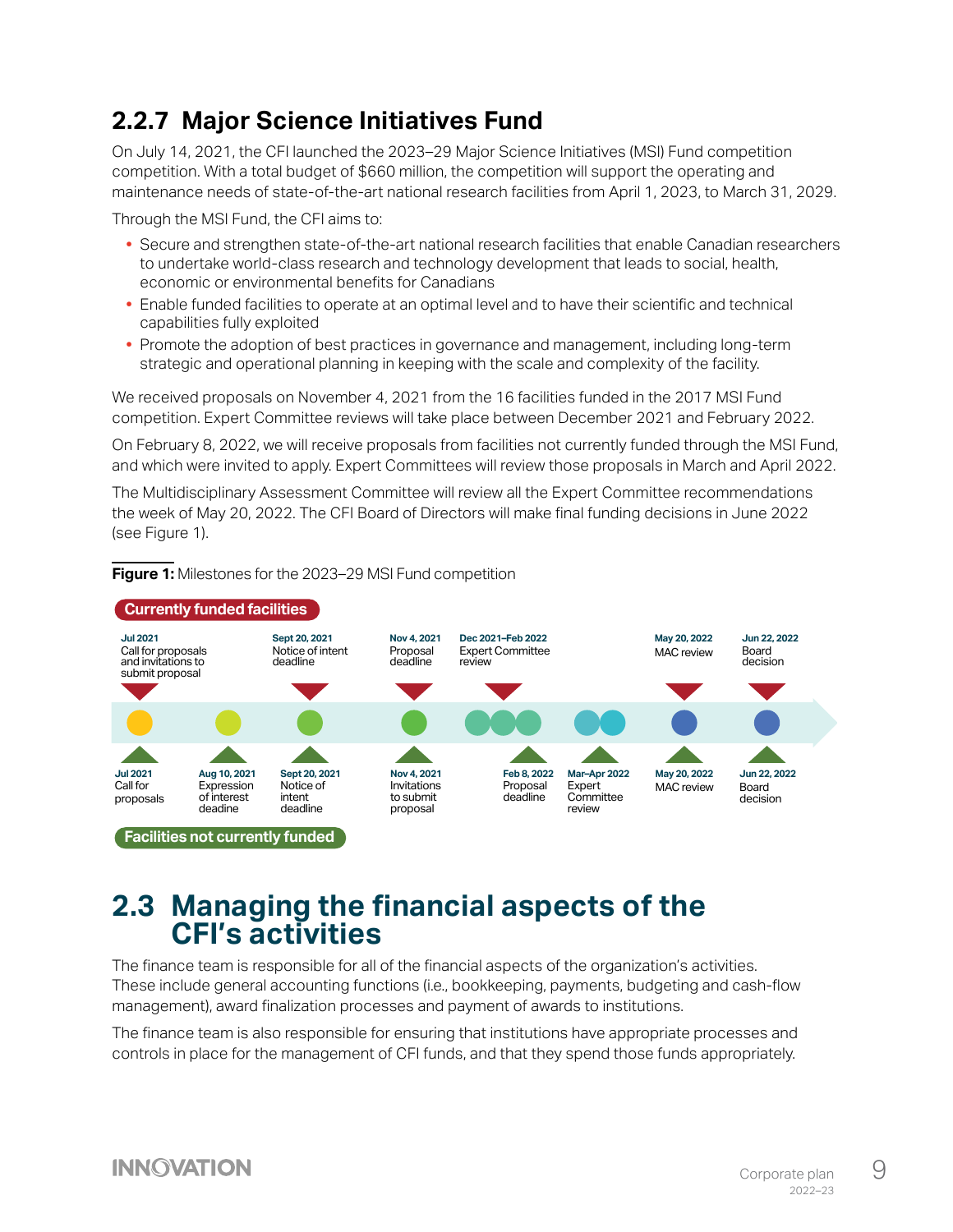#### <span id="page-10-0"></span>**2.3.1 Investment portfolio**

Following standard practice, the senior management team and the Board of Directors' Investment Committee reviewed the CFI's investment strategy and investment policy, and presented the results and recommendations to the Board of Directors in November 2021.

## **2.3.2 Institutional monitoring visits**

The purpose of monitoring visits is to ensure that institutions receiving funding have proper practices and processes in place to manage awards. They also allow the identification of good practices used by institutions. The monitoring visits planned for 2021–22 were postponed to 2022–23 based on our institutional risk assessment and competing priorities.

## **2.3.3 Contribution audits**

The finance team coordinated nine contribution audits of CFI-funded projects during 2021–22. The audits included a mix of low- to high-risk projects, including those where the CFI investment is \$10 million or more.

## **2.3.4 Financial reports**

The finance team reviewed over 1,000 financial reports in 2021–22. These included both interim and final financial reports, as well as annual reports on expenditures claimed under the IOF.

#### **2.4 Communicating the value of CFI funding for Canada**

#### **2.4.1 Marking the CFI's 25th anniversary**

In 2021–22, the CFI marked its 25th anniversary — a significant milestone for Canada's research community.

The tagline for our anniversary campaign — "A promising future, now: 25 years of investing in ideas that change the world" — reflected how the CFI has helped Canada build tremendous research capacity that has inspired cutting-edge research.

The occasion formed the foundation of our communications activities, in which the CFI focused on communicating to the Canadian public the value and impact of CFI funding and the importance of the Government of Canada's ongoing investments in our national research enterprise. Activities included:

- A refreshed brand that was incorporated into our updated website, *Innovation.ca* in September 2021
- **•** Publication of special sections in *The Globe and Mail* and seven French-language dailies in Quebec and New Brunswick in November 2021. Supported by advertising, they were produced at no cost to the CFI
- **•** Videos from researchers in CFI-funded labs across the country who reflect on the impact CFI contributions have had on their work and the potential it has to affect future generations. We promoted these videos across our social media channels.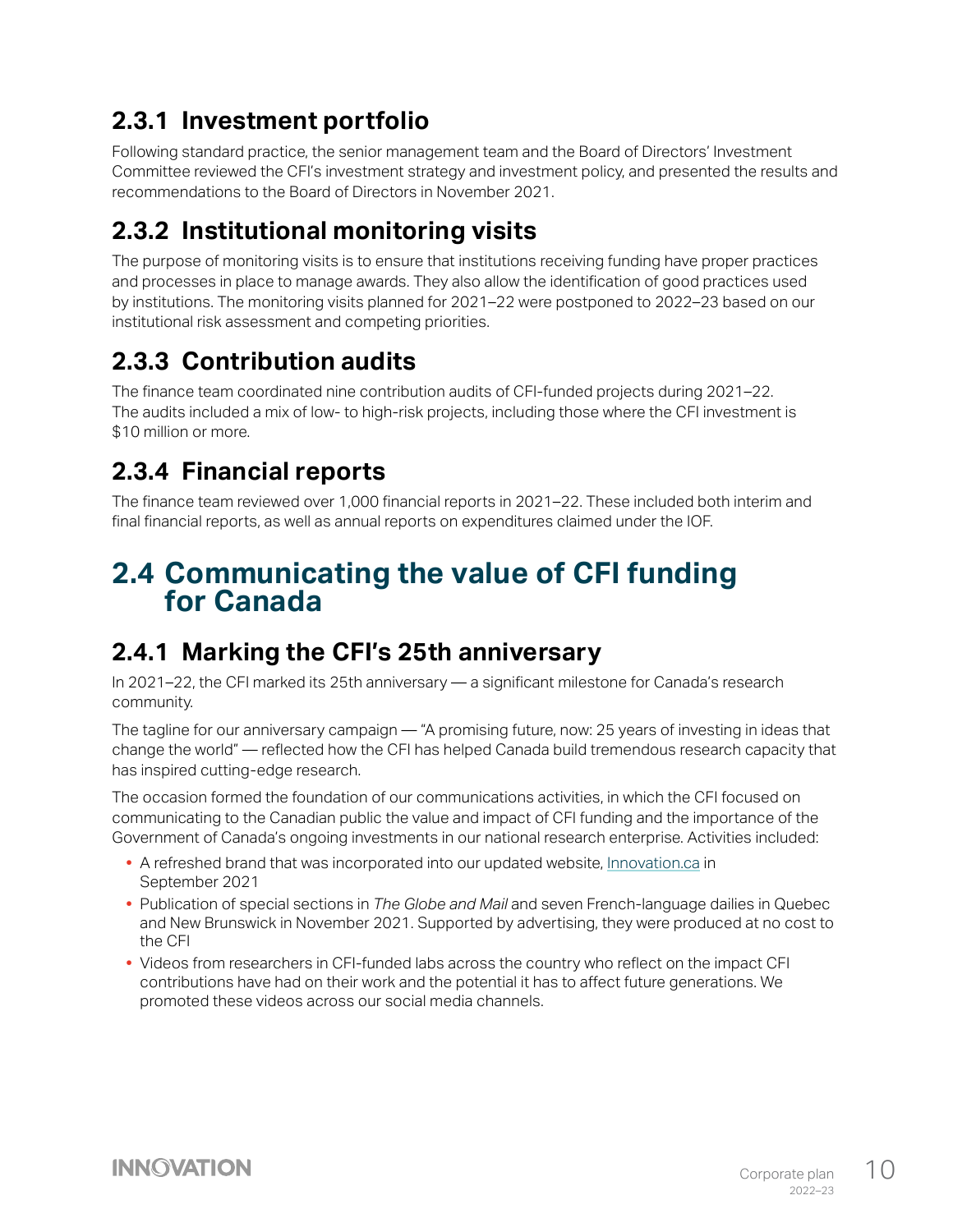#### <span id="page-11-0"></span>**2.4.2 Survey of young adults**

Part of ensuring Canada's ability to prepare for future challenges is engaging the next generation in research. Young adults are navigating a rapidly changing world where climate change, social justice and the economic and societal aftermath of the pandemic will be the defining events of their youth. But with change comes an opportunity for this generation to contribute to a better world through research and discovery.

To help understand how research can help forge the future this generation wants, the CFI collaborated with Acfas and worked with national polling firm Ipsos to shed light on the attitudes 18- to 24-year-old Canadians have toward science and the factors that shape them.

Ipsos surveyed a sample of 1,500 people across the country with questions around the sources of information they access and which sources have the greatest influence on their attitudes toward four science-related issues: COVID-19 vaccine safety, environmental sustainability, climate change and the importance of science, technology, engineering and math (STEM) education for the future.

The results, released in December 2021, suggest that science matters to this cohort, but that young adults are navigating an extremely complex and diverse information ecosystem where they are inevitably exposed to fake news and anti-science information.

This presents increasingly difficult challenges for science communicators and educators: How can they effectively reach those who do not have the tools or the interest to fully understand sciencerelated issues? And, how can they counter misinformation? Policy makers, ministries of education and economic development organizations also have a role to play in taking up this challenge in order to build a more science-literate society.

#### **2.4.3 Research Facilities Navigator**

The CFI created the Research Facilities Navigator to help drive innovation in Canada by connecting academia, industry and government with the research expertise, equipment and services they need to succeed. In November 2021, we rebranded the online directory to provide an enhanced visitor experience and to better reflect the state-of-the-art facilities it features.

There were more facilities added to the Research Facilities Navigator and its use increased as we promoted the equipment and expertise available in these labs.

The CFI launched a partnership with Mitacs, introducing a new CFI-Mitacs Business Development and Partnerships Officer who began work on collaborative initiatives between the two organizations. One initiative included maximizing the use of the Navigator by Mitacs Business Development Officers, and connecting the labs listed in the Navigator with Mitacs funding.

The Navigator team also continued to foster connections with similar lab listings in other countries including the UK, U.S. and Australia — with the goal of sharing information and investigating potential collaborations.

#### **2.4.4 Equity, diversity and inclusion in communications**

To make our communications as inclusive as possible, the communications team made a concerted effort to adhere to clear language principles in all of our products, ranging from documentation for funding competitions to website copy to public reports. The CFI's web refresh project also offered an opportunity to improve the accessibility on our website.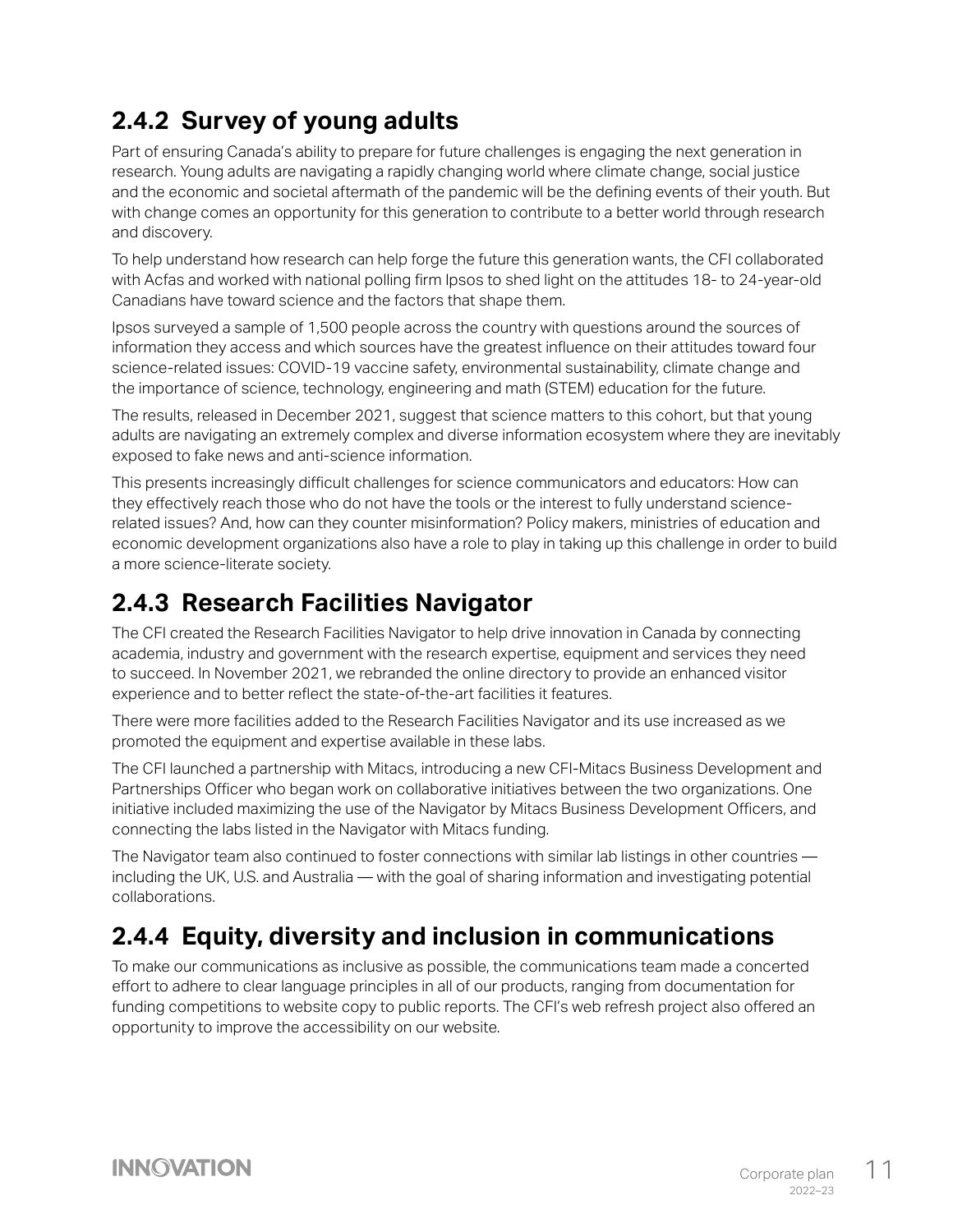#### <span id="page-12-0"></span>**2.5 Hosting the International Conference on Research Infrastructures**

In 2021, Canada welcomed the International Conference on Research Infrastructures (ICRI). Supported with funding from the European Union, the conference was hosted by the CFI, in partnership with CIHR, NSERC and SSHRC, and with additional support from Laboratories Canada and the National Research Council of Canada. It was the first time the event was organized by a country in North America. Originally planned as a live event in Ottawa in September 2020, due to the pandemic, it was instead held virtually June 1–3, 2021.

The meeting brought together close to 650 attendees, speakers and panelists from 50 countries spanning all continents and representing a broad spectrum of disciplines and sectors of activity. As in previous ICRI meetings, the plenaries and parallel sessions led to wide-ranging conversations about the role of research infrastructures and the major challenges facing the global research enterprise. The final conference report was posted on the ICRI 2021 website in September 2021.

The program committee for ICRI 2021 made a concerted effort to ensure there was gender, geographic and disciplinary diversity for all plenary panels and parallel sessions. Notably, women moderated all of the plenary panels, and 40 percent of plenary speakers were women. For the parallel sessions, the proportion of women presenters and speakers was 30 percent.

As part of the program committee, the CFI will continue to play an active role in the planning of ICRI 2022, which will take place in the Czech Republic in October 2022.

#### **2.6 Analyzing CFI performance, outcomes and impacts**

In 2021–22, the Performance, Analytics and Evaluation (PAE) team continued to lead projects that explore the outcomes and impacts of CFI investments in research infrastructure. The 2021 Report on results provided a summary of the outputs and outcomes achieved through CFI-funded infrastructure. It builds on responses from the 1,515 project progress reports we received in 2020–21.

## **2.6.1 CFI evaluation**

In fiscal year 2019–20, ISED's Audit and Evaluation Branch completed an evaluation of the CFI. The CFI undergoes this type of evaluation every five years as a requirement under the Financial Administration Act and the federal Policy on Results. The report, published on the ISED website in May 2021, included a management response and action plan. It also included five recommendations that touched on program design and delivery, operations and maintenance of funded infrastructure, and collaboration and coordination between the CFI and stakeholders:

- **•** Broadening access to the College Fund
- **•** Reviewing the scope/criteria for eligible research infrastructure costs
- **•** Improving program application and review processes
- **•** Improving the efficiency and effectiveness of the Infrastructure Operating Fund
- **•** Examining opportunities to enhance collaboration and coordination with stakeholders.

All five recommendations were addressed and closed in 2021–22.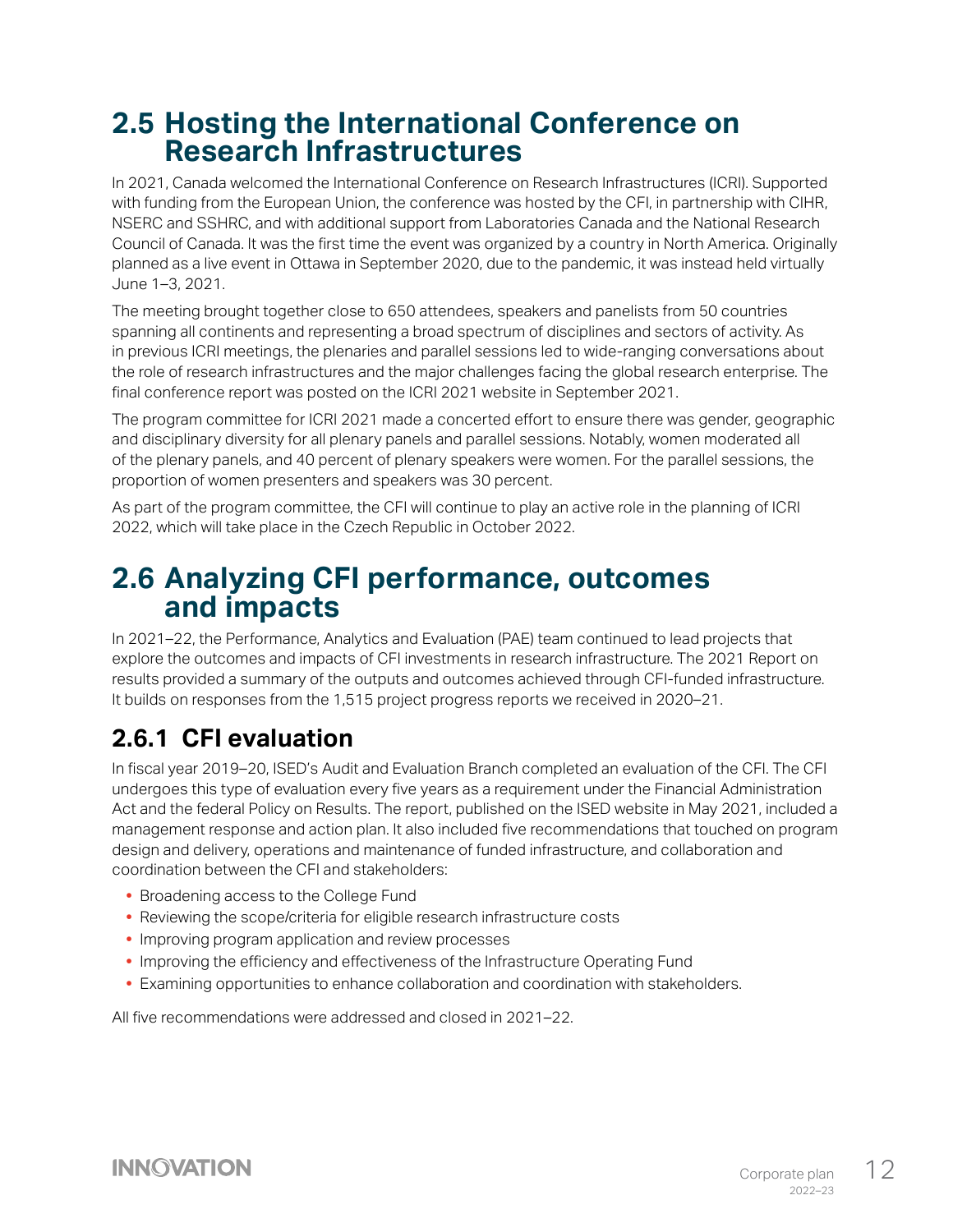#### <span id="page-13-0"></span>**2.6.2 Improving data collection**

We continued to improve the quality of our data collection and performance measurement capability. Among other things, we did this by:

- **•** Revising questions developed to collect self-identification information related to equity, diversity and inclusion. These revised questions now allow for harmonized data collection efforts across several federal funders, including the CFI, allowing for more robust analysis and comparison.
- **•** Revising the data collection process to assess the progress of, and results achieved by, College Fund projects. Previously assessed through onsite visits and interviews, the updated approach now includes the administration of an online questionnaire to all funded projects. The questionnaire will be given to project administrators for a period of four years after funded infrastructure becomes operational.

#### **2.6.3 Performance measurement strategy for new biosciences funds**

With the development of the CFI's BRIF and the Tri-agency's CBRF, we helped develop a joint performance measurement model for both funds. The model covers how activities undertaken by the CFI and the Tri-agency will be translated into results that support the achievement of Canada's Biomanufacturing and Life Sciences Strategy.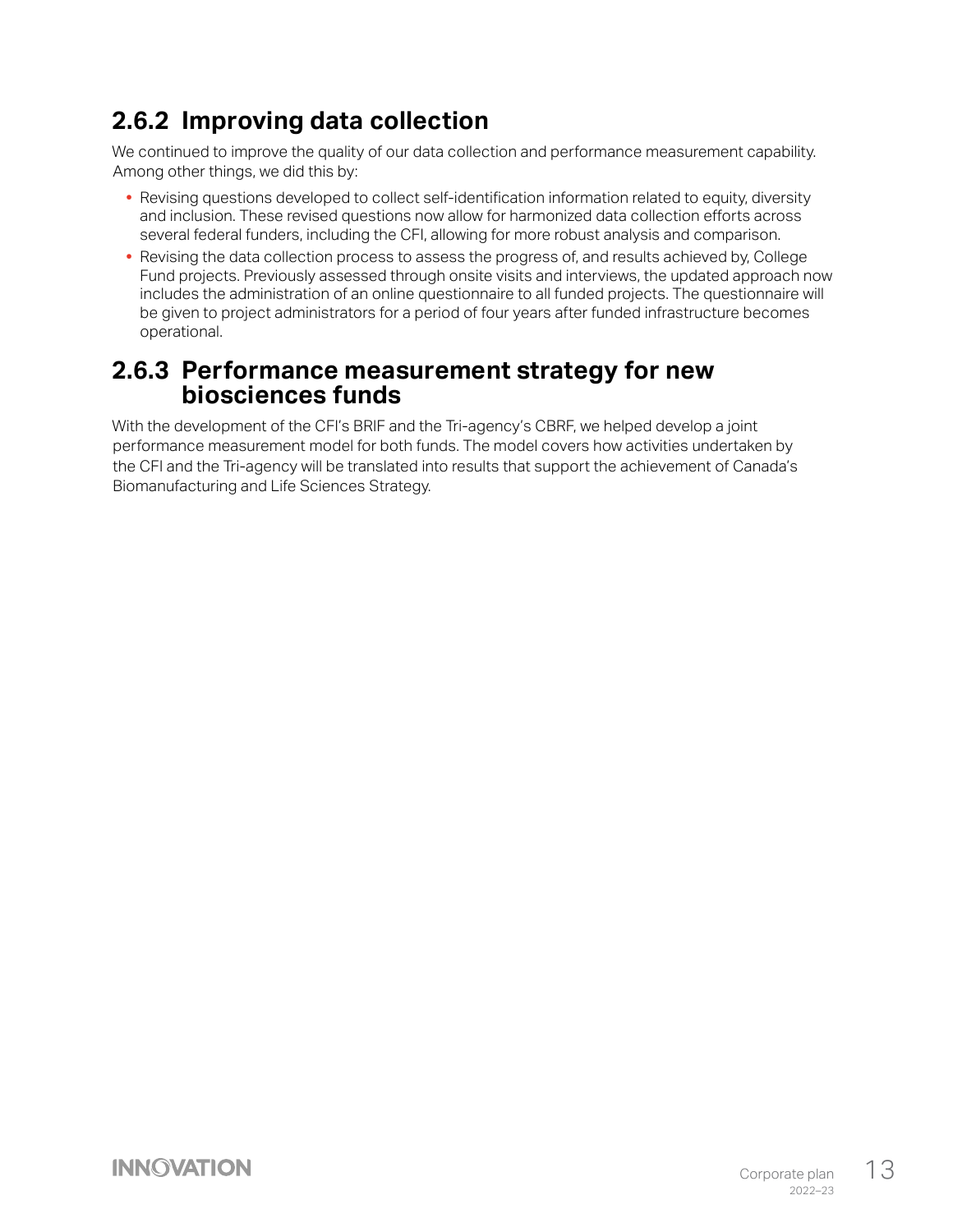# <span id="page-14-0"></span>**3.0 Successes and remaining challenges from 2021–22**

## **3.1 Equity, diversity and inclusion**

In 2021–22, we sought to build on our commitment to the values of equity, diversity and inclusion (EDI) based on the recognition that a breadth of perspectives, skills and experiences is essential to research success in finding answers to some of today's most pressing challenges. This aligns with the Government of Canada's commitment to excellence in research and research training for the social and economic wellbeing of people in Canada.

#### **3.1.1 Supporting the priorities of the Canada Research Coordinating Committee**

As a member of the Canada Research Coordinating Committee (CRCC), the CFI will continue to participate in interagency committees and working groups on EDI to support the CRCC priority of achieving a more equitable, diverse and inclusive research enterprise in Canada. We will continue to contribute to achieving the EDI objectives outlined in the performance framework and the CRCC's annual progress report.

#### **3.1.2 Encouraging diversity in competitions, and measuring it**

To gain a better picture of the involvement of underrepresented groups in CFI competitions, starting in 2017, we began collecting self-identification data on reviewers and applicants through a questionnaire. This information allowed us to establish a baseline of representation for equity designated groups among those who participate in our review process and those who apply for and receive funding.

In the 2020 Innovation Fund competition, we changed our criteria to allow for co-leadership of a project to encourage more diversity in leadership. Under this co-leadership model, we saw an increase in the proportion of women as team leaders. In the 2020 competition, women represented 27 percent of team leaders in proposals versus 15 percent in the 2017 competition. We have maintained the co-leadership criteria for the 2023 Innovation Fund competition.

In 2021, we presented a summary of the underrepresented groups who were among those who participated in the review process and those who applied for and received funding in the 2020 Innovation Fund and the last four years of JELF competitions.

## **3.1.3 Equity, Diversity and Inclusion Committee**

In 2021, the CFI established an Equity, Diversity and Inclusion Committee to provide advice to management on the realization of our commitment to EDI. In 2022–23, the EDI Committee will develop a corporate action plan to help achieve our commitments to the principles of EDI in our activities.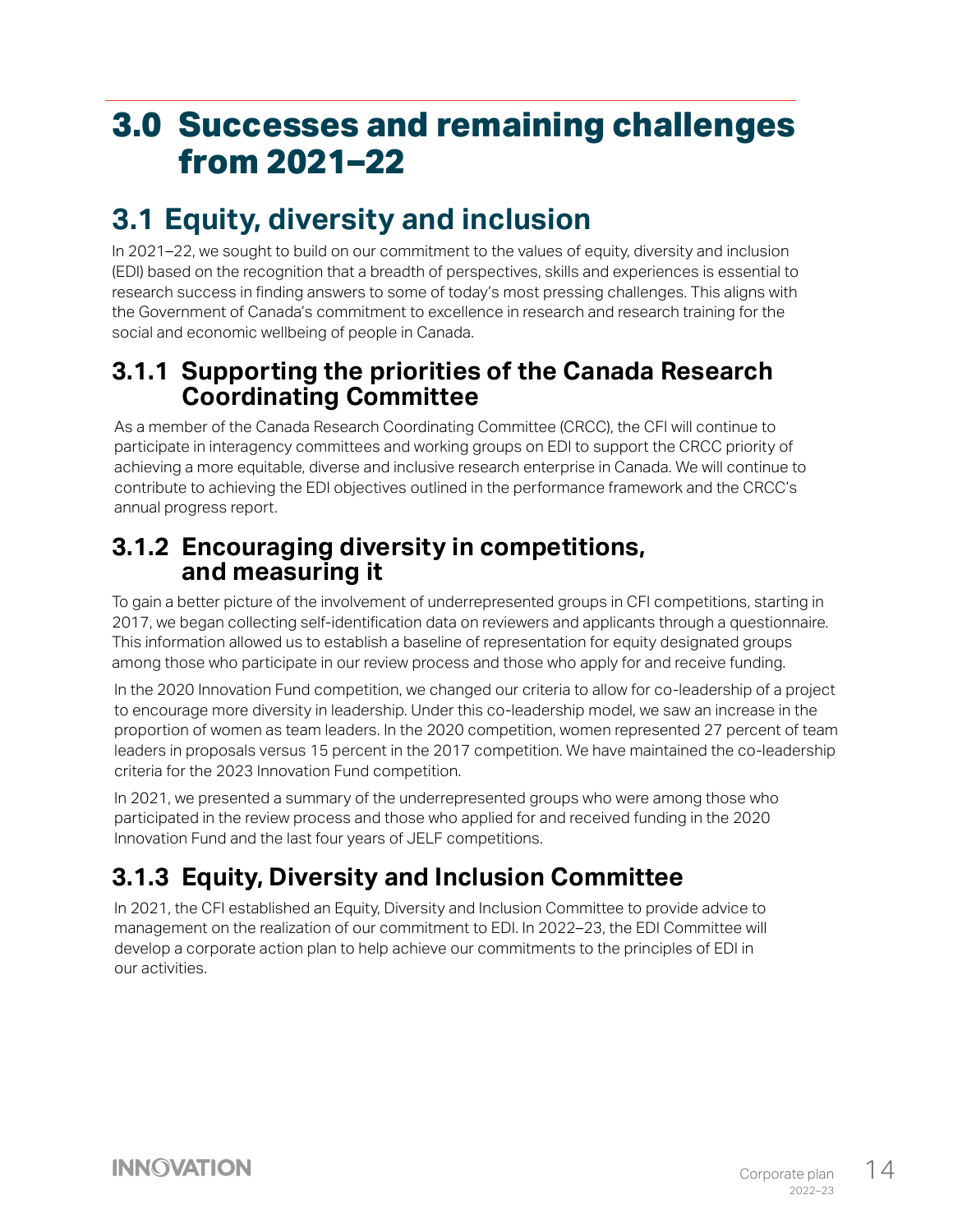# <span id="page-15-0"></span>**3.2 Supporting international collaboration**

In 2021–22, the CFI developed international activities through bilateral initiatives and participation in international dialogues. Building on the 2019 Letter of Understanding with the UK Science and Technology Facilities Council (STFC), we met on several occasions with United Kingdom Research and Innovation (UKRI) to explore areas for collaboration. As a result, the CFI's Research Facilities Navigator is now featured on the UKRI Infrastructure Portal.

The CFI participated in international sessions organized by the Canada Research Coordinating Committee (CRCC). They involved Antoine Petit, President and CEO of the Conseil national de recherche scientifique (CNRS) (France), Sethuraman Panchanathan, Director, National Science Foundation (NSF) (United States), and Katja Becker, President, Deutsche Forschungsgemeinschaft (DFG) (Germany). The sessions offered us an opportunity to present CFI activities and lay the foundation for future international collaboration. We will continue to work with CRCC to identify other opportunities to reach and engage with organizations outside Canada that support science and research. The CFI also chaired a committee of scholars across the country to elaborate on the framework for international partnerships accepted by the CRCC.

In addition, the CFI's President and CEO sits on the Comité de pilotage scientifique for the Agence nationale de recherche (France).

We continue to participate in activities organized by Global Affairs Canada, including meetings of joint science and technology coordinating committees with the UK and Germany; discussions about possible Canadian participation in the European Union's Horizon 2020 research funding initiative; and future collaborations on science, technology and innovation with the United States and other countries.

The CFI is also engaged in the work of other international forums, including expert committees of the OECD's Global Science Forum (GSF). A CFI representative notably co-chairs the GSF's Expert Group on Very Large Research Infrastructures.

## **3.3 Ensuring our cybersecurity**

Cybersecurity remains a high priority for the CFI. In 2021–22, we implemented several measures contained in a threat-risk assessment and cybersecurity maturity assessment we undertook in the previous fiscal year. Among the measures were:

- **•** Mandatory cyber security courses for all staff
- **•** Regular vulnerability and penetration tests against all systems
- **•** Work with a third-party security firm to help assure policies and practices were aligned with industry best practices and recommendations. This included an extensive review of our internal systems.

In 2022–23, the CFI will continue to apply the utmost scrutiny to the security of its infrastructure, systems and processes. Planned activities include active monitoring, partnerships within federal security groups, continuous improvement, and regular and proactive application of security updates. We also plan to carry out a continuous program of security reviews, audits and assessments of all our IT systems.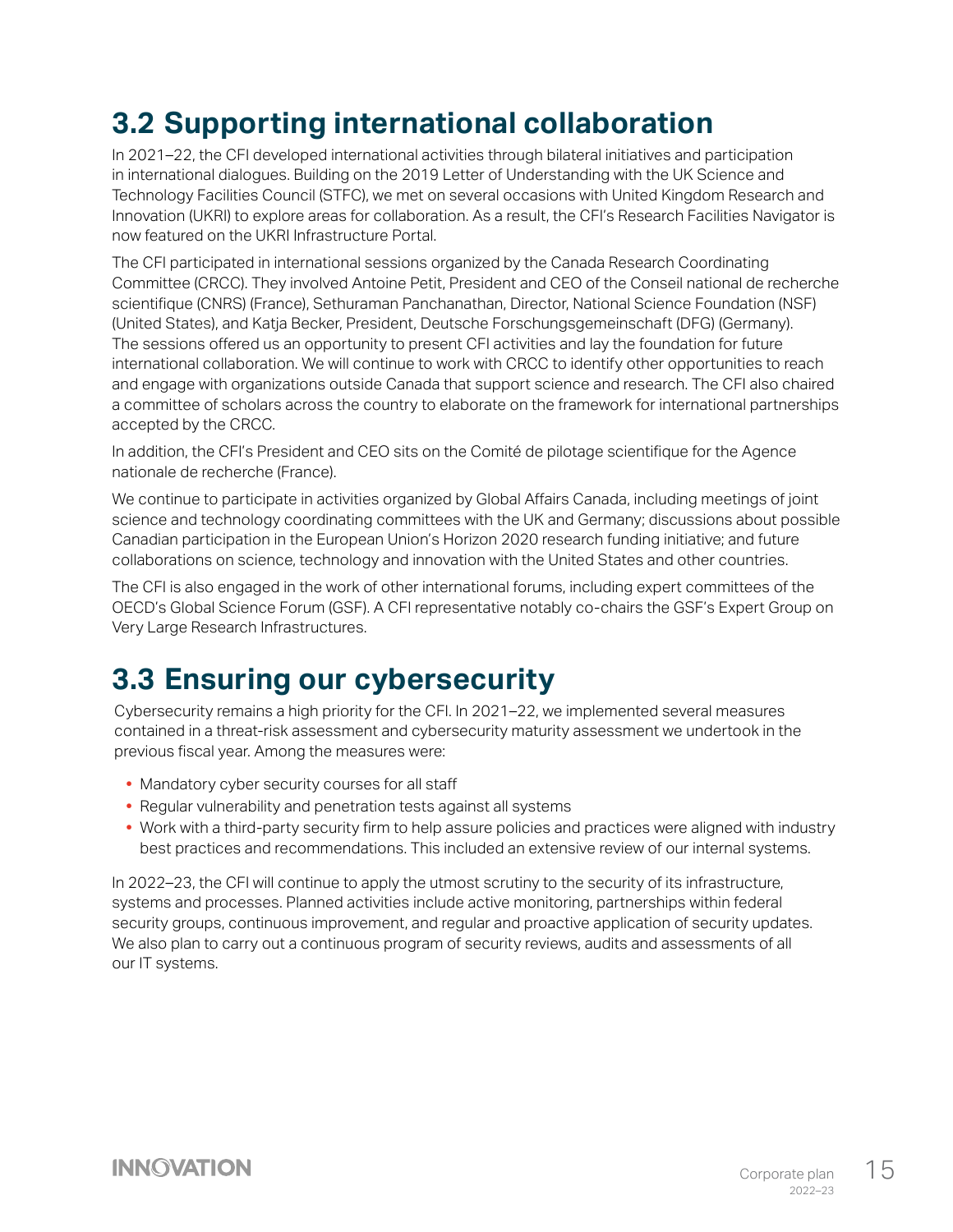# <span id="page-16-0"></span>**3.4 Safeguarding research**

On July 12, 2021, the ministers of Science, Innovation and Industry, Health, and Public Safety announced the National Security Guidelines for Research Partnerships. In a joint letter with the presidents of the three granting agencies, the CFI's President and CEO expressed CFI support for the government's approach to safeguarding publicly funded research in Canada. The CFI worked collaboratively with the three granting agencies and others, including the U15 and Universities Canada, on the implementation of the guidelines.

The guidelines outline the research security requirements that researchers and institutions must address in order to qualify for funding from the three granting agencies and the CFI.

## **3.5 Developing the Northern Research Infrastructure Fund**

In 2021–22, CFI staff continued working toward the launch of the Northern Research Infrastructure Fund. As part of this work, we engaged with representatives of Canada's Indigenous Peoples, the three northern postsecondary institutions, territorial governments, along with other stakeholders to determine the most appropriate design for the new fund. The discussions focused on how the Northern Research Infrastructure Fund can best meet the needs of northern institutions as they develop their research capabilities.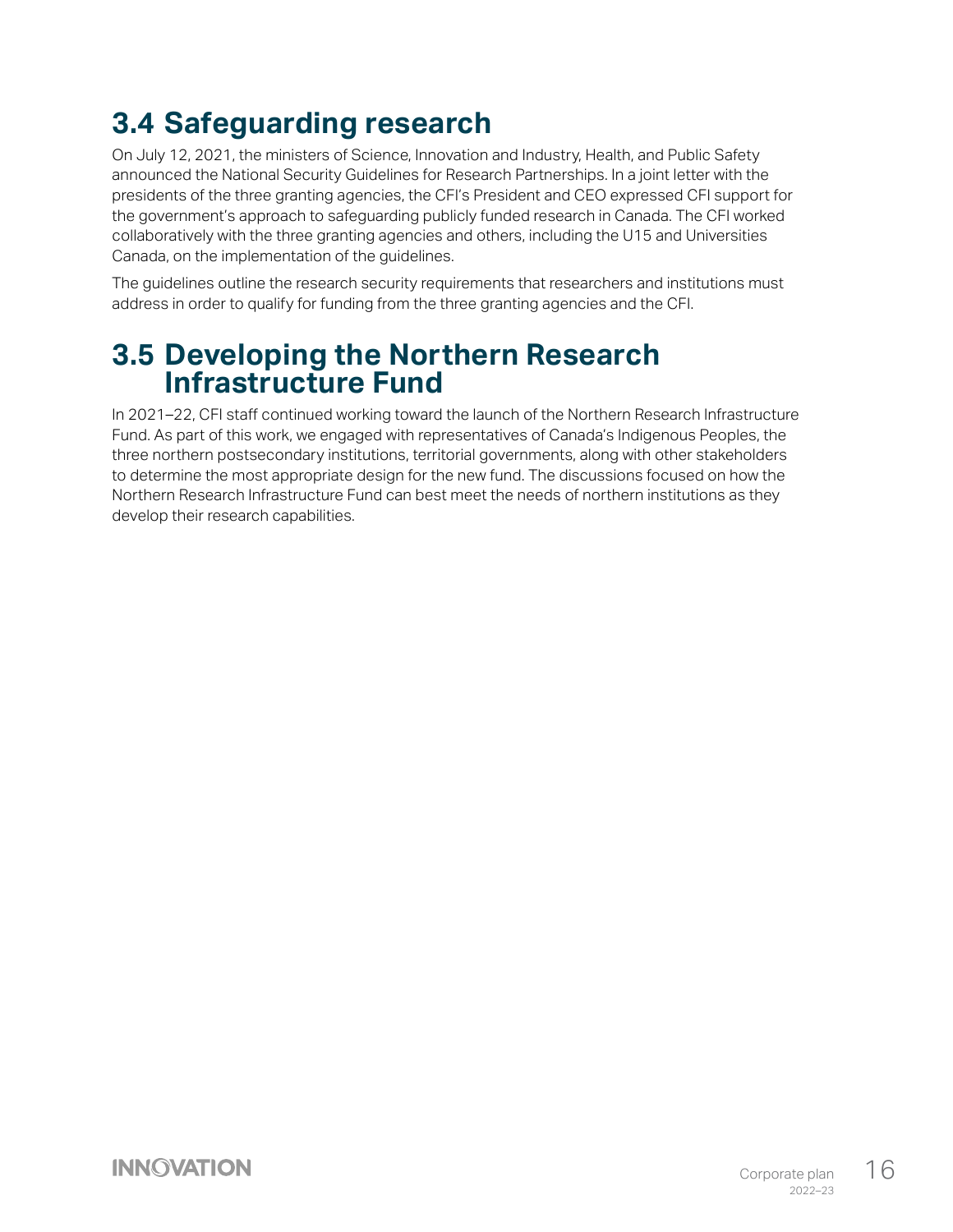# <span id="page-17-0"></span>**4.0 Planned activities and implementation scheduled for 2022–23**

## **4.1 Developing a vision for the future**

In 2022–23, the CFI will begin work on its third strategic roadmap. Developed in consultation with our principal stakeholders, this roadmap will lay out the directions the CFI will adopt to meet the current and future needs of Canada's research community and institutions. It will also serve to spark new, innovative explorations of emerging fields of research and enhanced collaboration among researchers across the country and globally.

During 2022–23, the CFI will also examine its suite of programs to ensure that collectively they are allowing the organization to meet its legislated mandate. This examination will be done in the context of:

- **•** The transition to the permanent funding model that will take effect in 2023–24
- **•** The impact of the CFI's funding on the research community's ability to conduct excellent, world-class research
- **•** New and emerging areas of research
- **•** The evolving nature of Canada's research institutions.

# **4.2 Investing in research infrastructure**

#### **4.2.1 Biosciences Research Infrastructure Fund**

A second competition of the BRIF is planned for 2022–23. The CFI is working with the Tri-agency Institutional Programs Secretariat (TIPS) to deliver the CBRF and the remaining \$350 million allocated to BRIF through an integrated competition. This will maximize the impact of Canada's Biomanufacturing and Life Sciences Strategy and ensure investments under the two programs complement and reinforce each other. The integrated competition will focus on bio-innovation ecosystem priorities and themes and will invite proposals for applied research, training and infrastructure.

The CBRF supports high-risk, applied research, training and talent development as part of a suite of investments to support a resilient, robust domestic biomanufacturing sector in Canada. This fund contributes to the pipeline of new technologies and supports the translation of academic research into applications and commercial products.

The CBRF and BRIF are based on an ecosystem approach, designed to build on existing assets, infrastructure, partnerships and the strengths of institutions, and to support targeted investments for maximum impact. The integrated program delivery features a two-stage competitive process:

- **•** Selection of three to five research hubs (co-led by the CFI and TIPS, and administered by TIPS)
- **•** National call for proposed partnered research and infrastructure projects associated with the selected research hubs (co-led by the CFI and TIPS).

Research hubs integrate research organizations, including institutional, not-for-profit, and private and/or public organizations. One eligible institution serves as the anchor for the hub.

Building on existing capacity and a track record of investing in people, research and infrastructure, each hub pursues its research program of high-risk, applied biomedical research, training and talent development, and associated infrastructure to support the end-to-end biomanufacturing pipeline, in alignment with Canada's Biomanufacturing and Life Sciences Strategy. For instance, a hub's research program could include addressing gaps in funding for the precompetitive development of promising technologies and promoting their transfer to Canadian companies.

#### **INNOVATION**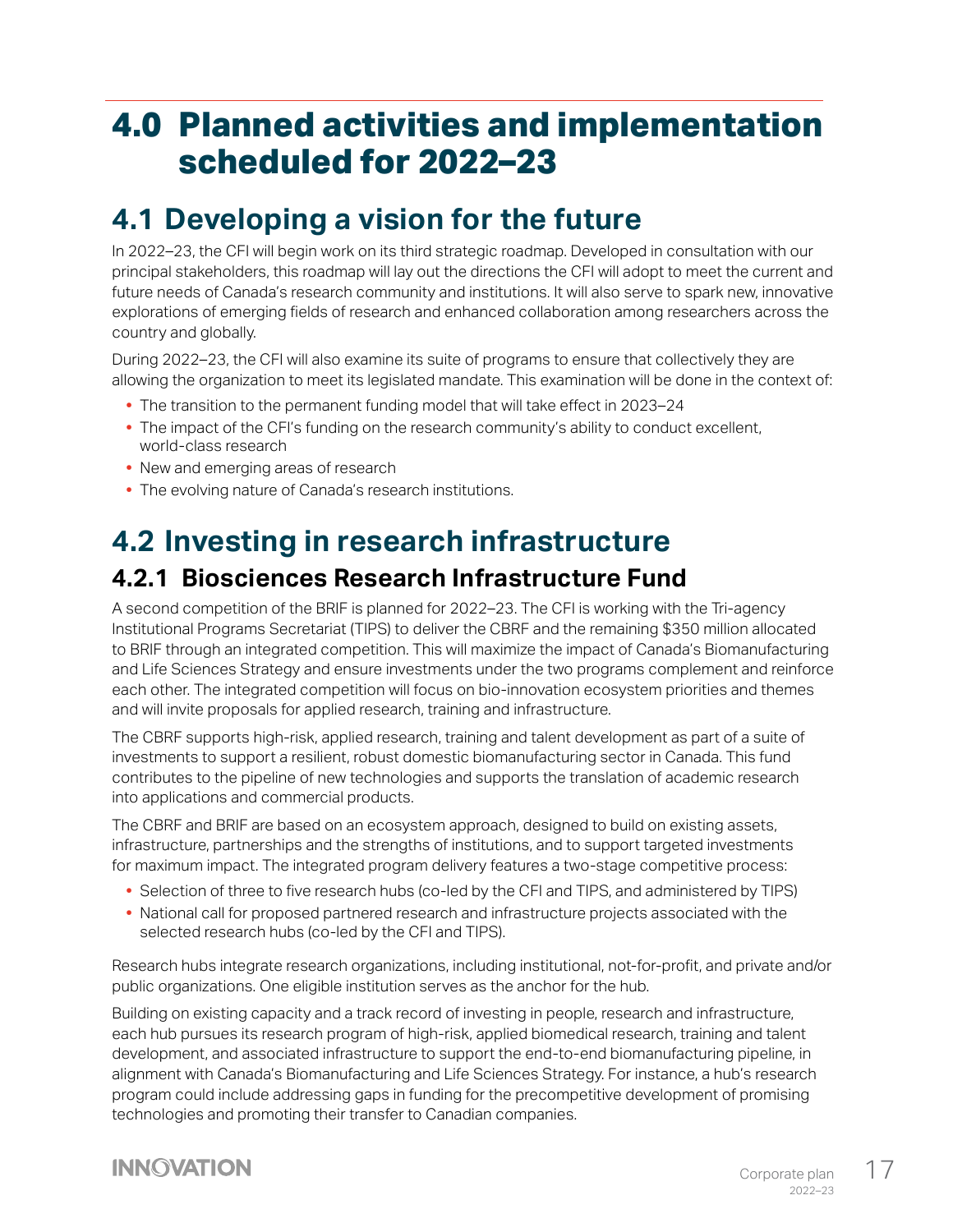<span id="page-18-0"></span>The call for proposals for the CBRF will launch in early 2022 with the selection of research hubs in summer of 2022. The selected hubs will then be invited to submit proposals for applied research, training and infrastructure projects later in 2022.

#### **4.2.2 College Fund**

Proposals for the next College Fund competition are expected in May 2022. The Board of Directors will make final funding decisions in November 2022.

#### **4.2.3 2023 Innovation Fund**

Proposals for the 2023 Innovation Fund competition are due in June 2022. Expert Committee meetings will take place from July to November 2022. Multidisciplinary Assessment Committees will meet in January 2023, and the Special Multidisciplinary Assessment Committee will convene in February 2023. The Board of Directors will make final funding decisions in March 2023.

## **4.2.4 John R. Evans Leaders Fund**

We anticipate that up to \$125 million, plus associated IOF funding, will be awarded through JELF in 2022–23.

## **4.2.5 Major Science Initiatives Fund**

Following final decisions made by the Board of Directors in June 2022, institutions and provincial and other funding partners will be informed of the results of the 2023–29 MSI Fund competition.

We will initiate the finalization process in July 2022, nine months in advance of the new funding cycle. This process involves reviewing award conditions and budgets, discussing timelines with facilities for finalizing and meeting those conditions, identifying potential short-term risks and challenges, and establishing our expectations.

#### **4.3 Managing the financial aspects of the CFI's activities**

In 2022–23, the finance team will continue its regular activities, including general accounting functions, award finalization processes and payment of awards to institutions.

The finance team will also continue to ensure that institutions have appropriate processes and controls in place for managing CFI funds, and that they spend those funds appropriately.

## **4.3.1 The CFI investment portfolio**

Following standard practice, the CFI's senior management and its Board of Directors' Investment Committee will review the organization's investment strategy and investment policy in fall 2022. Management will then present the results of this review and any subsequent recommendations to the Board of Directors.

## **4.3.2 Institutional monitoring visits**

Over the course of fiscal year 2022–23, and depending on travel restrictions, the finance team is planning to perform three to five monitoring visits. The purpose of these monitoring visits is to ensure that institutions receiving funding have proper practices and processes in place to manage awards and to share good practices.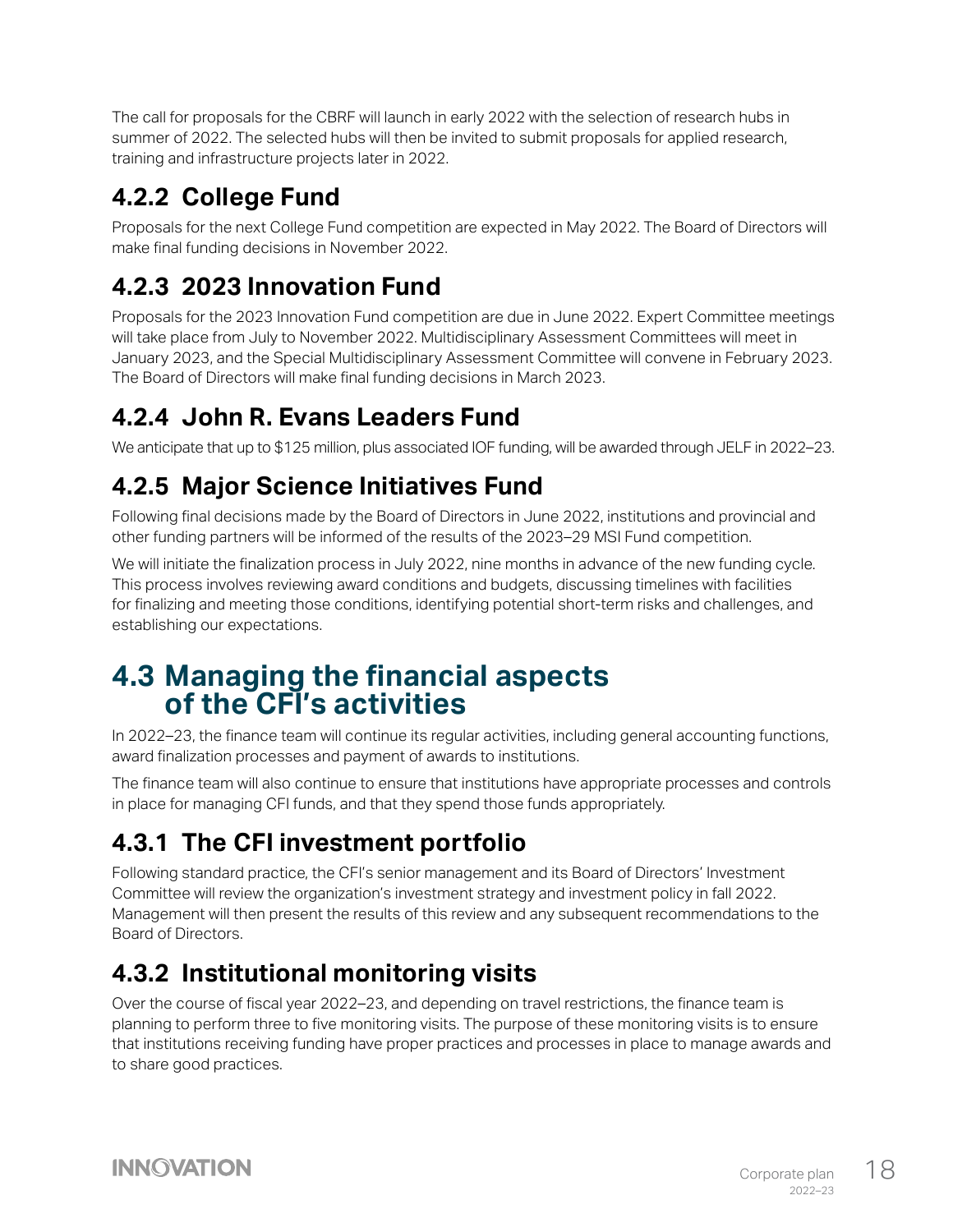#### <span id="page-19-0"></span>**4.3.3 Contribution audits**

The finance team is planning to conduct five to eight contribution audits of CFI-funded projects during 2022–23. As usual, these audits will include a mix of low- to high-risk projects, including those where the CFI investment is \$10 million or more.

#### **4.3.4 Financial reports**

The finance team expects to review more than 1,100 financial reports in 2022–23. These include both interim and final financial reports, and annual reports on expenditures claimed under the IOF.

#### **4.4 Communicating the value of CFI's funding for Canada**

In 2022–23, the CFI will communicate the value of Government of Canada investments in science and innovation by promoting the results of the first research infrastructure competitions stemming from Budget 2021. As we emerge from a global pandemic, we will also reflect on how Canadian research can respond to other pressing global challenges, such as climate change, which are top priorities for both citizens and governments around the world.

Given the significant investments made through the CFI by the Government of Canada, and those made by funding partners, for infrastructure at universities, colleges, research hospitals and nonprofit research organizations across Canada, we will continue to demonstrate the CFI's value and the outcomes of our investments in our activities, and will continue to promote EDI in all our communications.

#### **4.4.1 Promotion of investments in climate change**

We will strive to highlight the work that researchers and students in CFI-funded facilities are doing to respond to climate change, mitigate its impact and innovate for the future in order to safeguard the health, wellbeing and economy of Canada.

#### **4.4.2 Support for Canada's Biomanufacturing Strategy**

As we roll out the BRIF competitions related to the Government of Canada's Biomanufacturing and Life Sciences Strategy, we will promote the value of research in creating a robust, competitive and innovative domestic biomanufacturing and life sciences sector. We will also support the work of the other contributing organizations to the strategy.

#### **4.4.3 Continued youth engagement**

Building on the results of the survey we conducted in 2021–22 and other activities we initiated as part of our 25th anniversary, we will continue to explore new ways to engage with the next generation of researchers and innovators.

#### **4.4.4 Raising the profile for the Research Facilities Navigator**

We will continue to support the continuous improvement and promotion of the Navigator, with the goal of fostering productive partnerships between researchers and innovators in all sectors.

We will also maintain our partnership with Mitacs to provide new opportunities for researchers to collaborate with innovators in all sectors. We will continue to seek opportunities to raise the Navigator's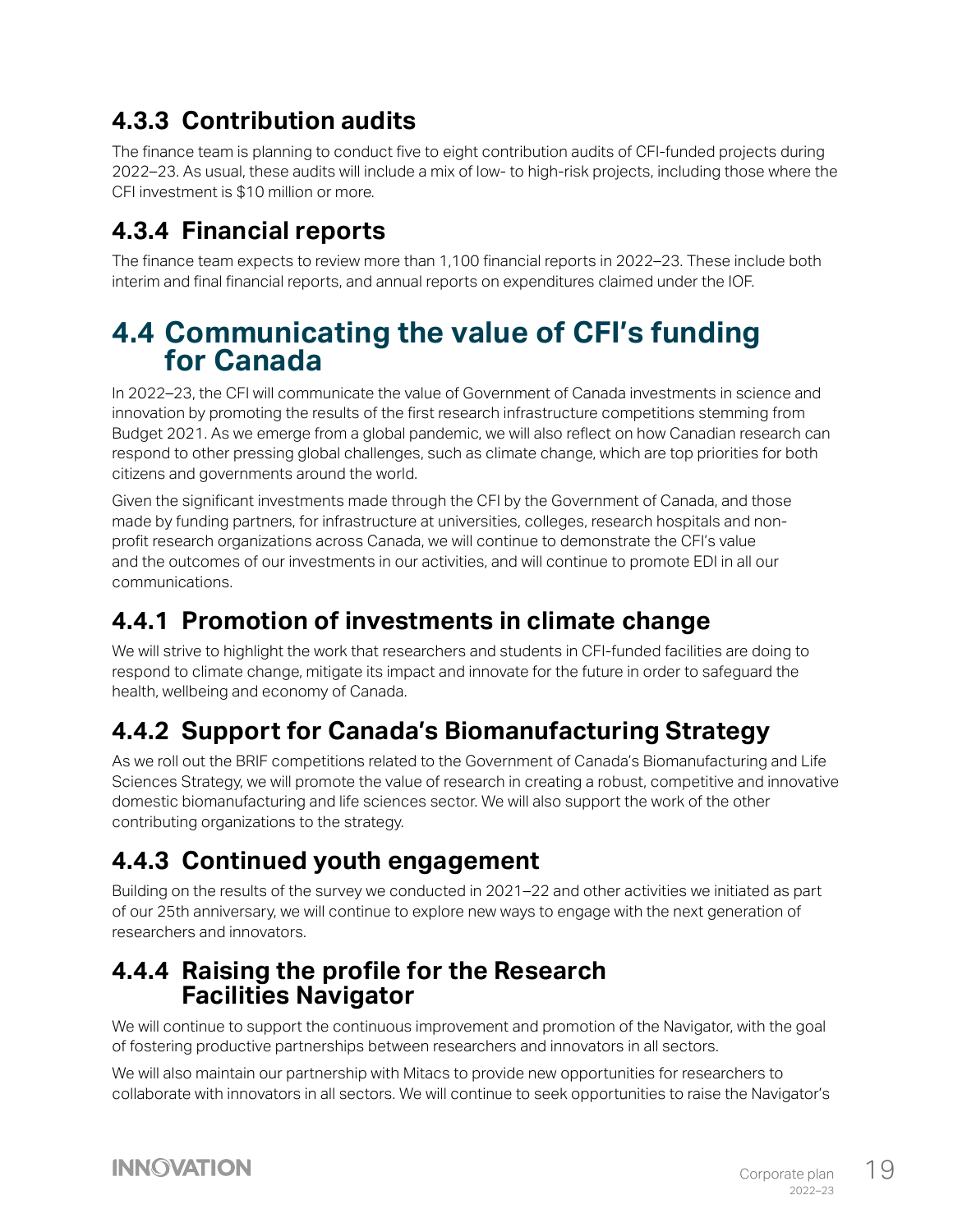<span id="page-20-0"></span>profile nationally by partnering with organizations that deliver services and resources that support innovators in Canada, and continue conversations with countries with similar research facility databases to raise our profile internationally.

## **4.5 Analyzing CFI performance, outcomes and impacts**

#### **4.5.1 Review of performance, analytics and evaluation activities**

In 2022–23, we will review and redefine the mandate and deliverables of the CFI's Performance, Analytics and Evaluation (PAE) team, with a view toward supporting management in strategic decision making, program improvement, and exploring and outlining results. The team will do this through robust performance measurement, high-quality data analysis, and support in the delivery of internal reviews, assessments, evaluations and commissioned special studies.

#### **4.5.2 Organizational performance measurement**

The CFI will measure its performance against its performance measurement model, and will continue to help to establish the new performance measurement model for the CBRF-BRIF. We will work with Tri-agency partners to ensure that appropriate data collection and analysis mechanisms are in place to monitor the implementation of the funds, and to contemplate the measurement of results they achieve.

#### **4.5.3 Thematic studies**

We will examine our contributions and their impact on themes such as support to world-class researchers, innovation, and addressing environmental sustainability and climate change.

#### **4.5.4 Stakeholder survey**

We will undertake in 2022 our fourth survey of CFI stakeholders (administrators and researchers at eligible institutions, federal and provincial governments, and other funders and partners in the Canadian science and technology ecosystem). The main objectives of the survey are to capture stakeholder views regarding the CFI's progress in fulfilling its legislated mandate and the effectiveness and efficiency of activities and funds.

#### **4.5.5 Development of new methods and review of best practices**

The CFI will conduct a review of best practices in measuring the socioeconomic impact of research infrastructure and other publicly funded infrastructure with a view to identify evolving approaches to assess impact. Improved assessment will support management decision-making around program design and delivery, and will help to assess and communicate the overall impact of CFI funding. It can also help inform future opportunities, needs and subsequent decisions around funding for science and research infrastructure.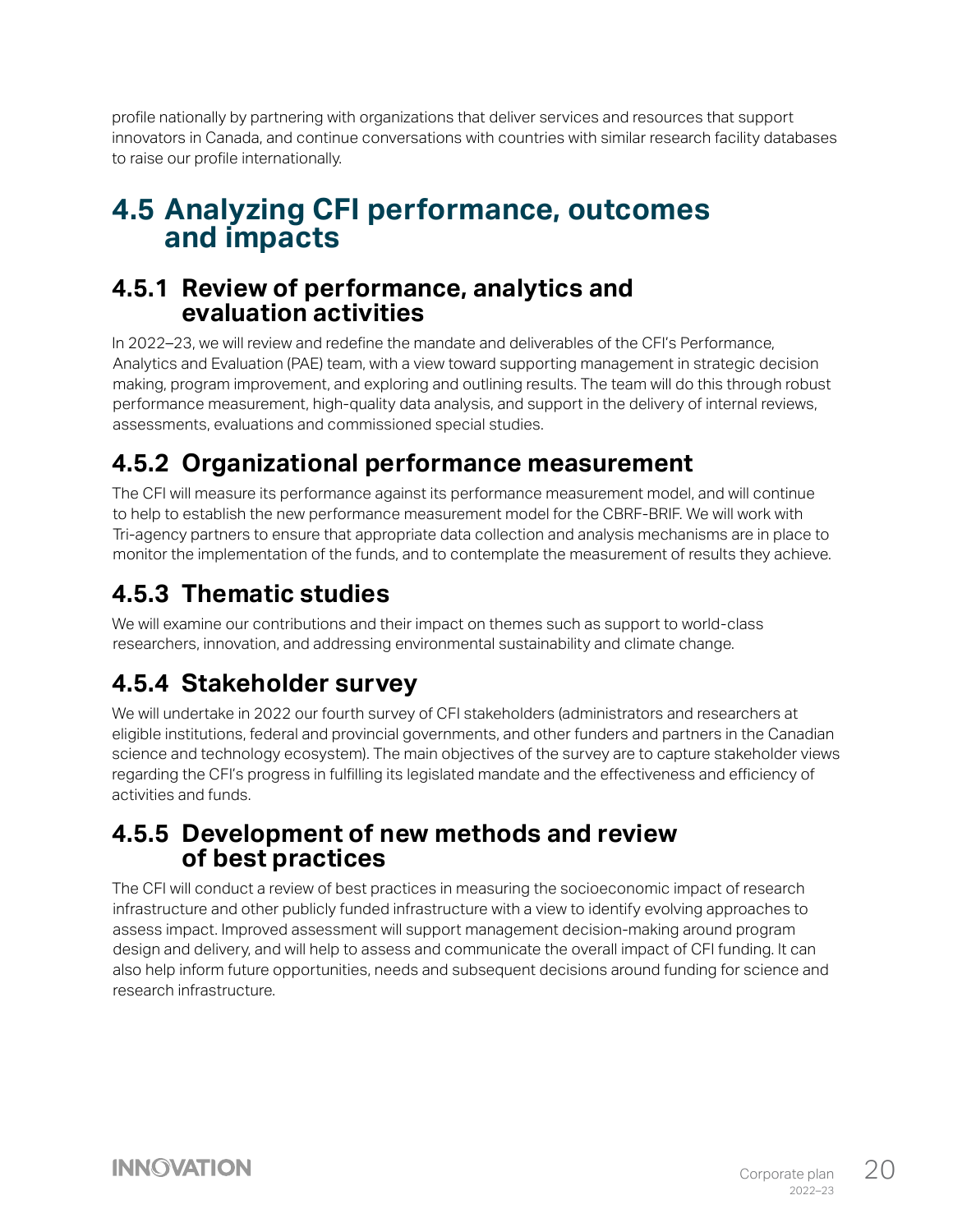# <span id="page-21-1"></span><span id="page-21-0"></span>**Appendix 1: Financial charts**

**Table 1:** Investment plan (commitments) for contributions under each agreement

#### **First funding agreement (\$4,390M)\***

|                                                                                            | Cumulative<br>March 31,<br>2021<br>(\$M) | 2021-22<br>(\$M)           | 2022-23<br>(\$M)           | 2023-24<br>(\$M)           | 2024 and<br>later<br>(\$M) | To be<br>determined<br>(\$M) | <b>Total</b><br>(\$M) |
|--------------------------------------------------------------------------------------------|------------------------------------------|----------------------------|----------------------------|----------------------------|----------------------------|------------------------------|-----------------------|
| Fund                                                                                       | Commitments**<br>(Actual)                | Commitments<br>(Projected) | Commitments<br>(Projected) | Commitments<br>(Projected) | Commitments<br>(Projected) | Commitments<br>(Projected)   |                       |
| Automotive Partnerships<br>Canada                                                          | 9                                        |                            |                            |                            |                            |                              | 9                     |
| Canada Research Chairs                                                                     | 194                                      |                            |                            |                            |                            |                              | 194                   |
| Career Awards                                                                              | 6                                        |                            |                            |                            |                            |                              | 6                     |
| College Research<br>Development Fund                                                       | 16                                       |                            |                            |                            |                            |                              | 16                    |
| Cyberinfrastructure Initiative                                                             | 70                                       |                            |                            |                            |                            |                              | 70                    |
| Digging into Data/Discovery<br>Frontiers                                                   | $\mathbf{1}$                             |                            |                            |                            |                            |                              | $\mathbf{1}$          |
| Exceptional Opportunities Fund<br>and other                                                | 23                                       |                            |                            |                            |                            |                              | 23                    |
| <b>Exceptional Opportunities</b><br>Fund - COVID-19 (universities)                         | 27                                       |                            |                            |                            |                            |                              | 27                    |
| <b>Exceptional Opportunities</b><br>Fund - COVID-19 (colleges,<br>polytechnics and Cégeps) | 1                                        |                            |                            |                            |                            |                              | 1                     |
| <b>Exceptional Opportunities</b><br>Fund 2021                                              |                                          | 15                         |                            |                            |                            |                              | 15                    |
| Infrastructure Operating Fund                                                              | 1,038                                    |                            | $\mathbf{1}$               | 1                          | 3                          |                              | 1,043                 |
| Innovation Fund (1998-2005)                                                                | 1,758                                    |                            |                            |                            |                            |                              | 1,758                 |
| Innovation Fund 2015                                                                       | 54                                       |                            |                            |                            |                            |                              | 54                    |
| Innovation Fund 2017                                                                       | 2                                        |                            |                            |                            |                            |                              | $\overline{2}$        |
| International funds                                                                        | 202                                      |                            |                            |                            |                            |                              | 202                   |
| John R. Evans Leaders Fund<br>(and Leaders Opportunity/<br>New Opportunity funds)          | 887                                      |                            |                            |                            |                            |                              | 887                   |
| Leading Edge/<br>New Initiatives funds                                                     | 831                                      |                            |                            |                            |                            |                              | 831                   |
| Major Science Initiatives Fund<br>2014 special competition                                 | 24                                       |                            |                            |                            |                            |                              | 24                    |
| National Platforms Fund                                                                    | 84                                       |                            |                            |                            |                            |                              | 84                    |
| Northern Research<br>Infrastructure Fund                                                   |                                          |                            | 4                          | 4                          | 12                         |                              | 20                    |
| Research Development Fund                                                                  | 35                                       |                            |                            |                            |                            |                              | 35                    |
| Research Hospital Fund                                                                     | 488                                      |                            |                            |                            |                            |                              | 488                   |
| Thirty Meter Telescope                                                                     | 25                                       |                            |                            |                            |                            |                              | 25                    |
| Operating expenditures                                                                     | 260                                      | $\mathbf{1}$               | $\overline{c}$             |                            |                            |                              | 263                   |
| Contingency for<br>wind-down expenses                                                      |                                          |                            |                            |                            |                            | 10                           | 10                    |
| To be determined/unallocated                                                               |                                          |                            |                            |                            |                            | 3                            | 3                     |
| <b>Total</b>                                                                               | 6,035                                    | 16                         | $\overline{7}$             | $\overline{\mathbf{5}}$    | 15                         | 13                           | 6,091                 |

**INNOVATION**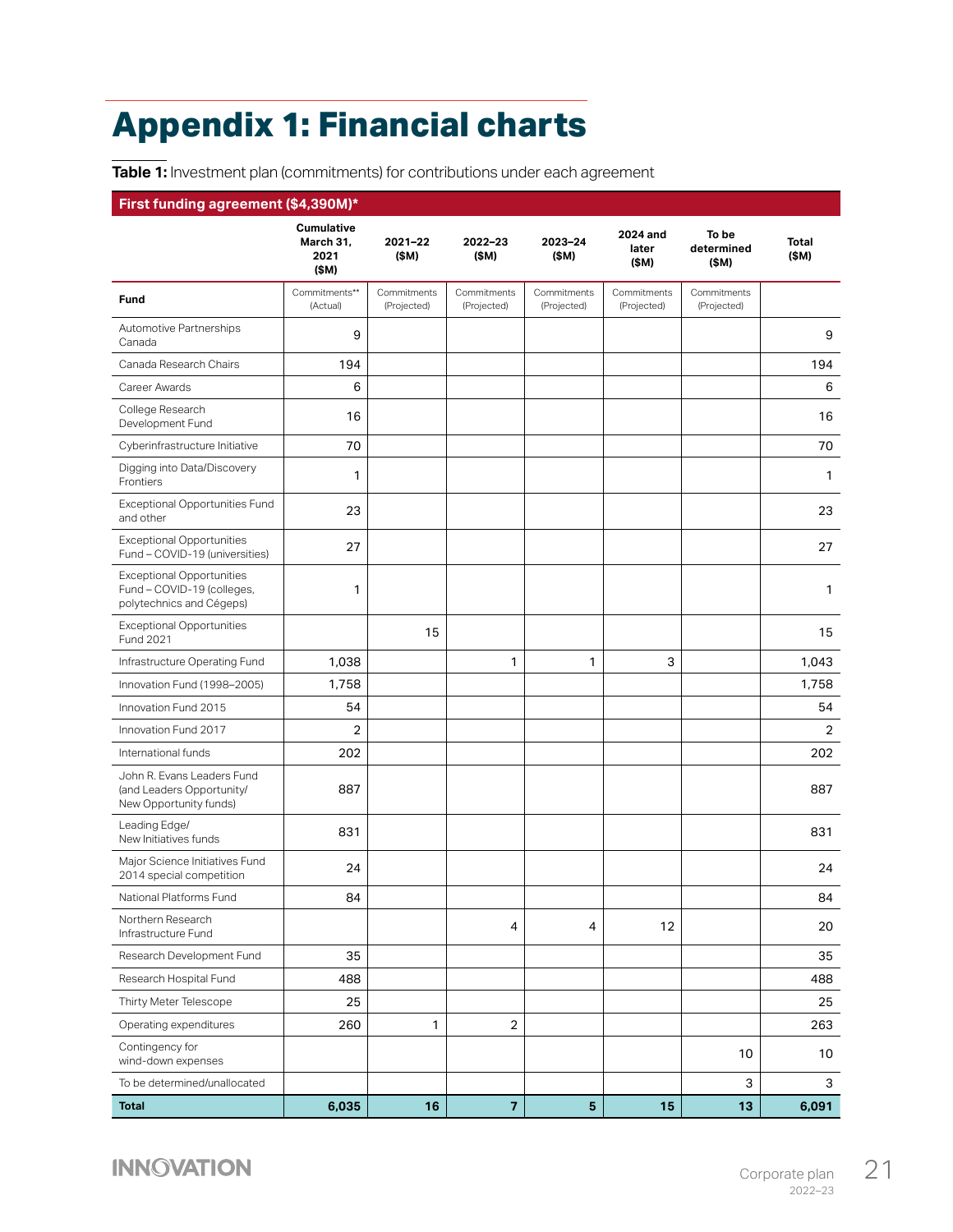| 2010 Funding Agreement (\$600M)*         |                                                |                            |                            |                            |                            |                              |                      |
|------------------------------------------|------------------------------------------------|----------------------------|----------------------------|----------------------------|----------------------------|------------------------------|----------------------|
|                                          | <b>Cumulative</b><br>March 31.<br>2021<br>(SM) | $2021 - 22$<br>(SM)        | 2022-23<br>(SM)            | 2023-24<br>(SM)            | 2024 and<br>later<br>(SM)  | To be<br>determined<br>(SM)  | <b>Total</b><br>(SM) |
| Fund                                     | Commitments**<br>(Actual)                      | Commitments<br>(Projected) | Commitments<br>(Projected) | Commitments<br>(Projected) | Commitments<br>(Projected) | Commitments<br>(Projected)   |                      |
| College-Industry<br>Innovation Fund      | 25                                             |                            |                            |                            |                            |                              | 25                   |
| Infrastructure Operating Fund            | 97                                             |                            |                            |                            |                            |                              | 97                   |
| John R. Evans Leaders Fund               | 139                                            |                            |                            |                            |                            |                              | 139                  |
| Leading Edge/<br>New Initiatives funds   | 158                                            |                            |                            |                            |                            |                              | 158                  |
| Major Science Initiatives Fund           | 183                                            |                            |                            |                            |                            |                              | 183                  |
| To be determined/unallocated             |                                                |                            |                            |                            |                            | 1                            | 1                    |
| <b>Total</b>                             | 602                                            | $\mathbf 0$                | $\mathbf 0$                | $\mathbf 0$                | $\mathbf 0$                | 1                            | 603                  |
| 2014 Contribution Agreement (\$499.85M)* |                                                |                            |                            |                            |                            |                              |                      |
|                                          | <b>Cumulative</b><br>March 31.<br>2021<br>(SM) | $2021 - 22$<br>(SM)        | $2022 - 23$<br>(SM)        | 2023-24<br>(SM)            | 2024 and<br>later<br>(SM)  | To be<br>determined<br>(\$M) | Total<br>(\$M)       |
| Fund                                     | Commitments**<br>(Actual)                      | Commitments<br>(Projected) | Commitments<br>(Projected) | Commitments<br>(Projected) | Commitments<br>(Projected) | Commitments<br>(Projected)   |                      |
| College-Industry<br>Innovation Fund      | 39                                             |                            |                            |                            |                            |                              | 39                   |
| Infrastructure Operating Fund            | 116                                            |                            |                            |                            |                            |                              | 116                  |
| Innovation Fund 2015                     | 206                                            |                            |                            |                            |                            |                              | 206                  |
| John R. Evans Leaders Fund               | 138                                            |                            |                            |                            |                            |                              | 138                  |
| To be determined/unallocated             |                                                |                            |                            |                            |                            | $\overline{2}$               | $\overline{2}$       |

|  | 2015 Contribution Agreement (\$1,330M)* |
|--|-----------------------------------------|
|--|-----------------------------------------|

|                                     | <b>Cumulative</b><br>March 31.<br>2021<br>(SM) | $2021 - 22$<br>(\$M)       | $2022 - 23$<br>(\$M)       | 2023-24<br>(\$M)           | 2024 and<br>later<br>(\$M) | To be<br>determined<br>(\$M) | Total<br>(\$M) |
|-------------------------------------|------------------------------------------------|----------------------------|----------------------------|----------------------------|----------------------------|------------------------------|----------------|
| Fund                                | Commitments**<br>(Actual)                      | Commitments<br>(Projected) | Commitments<br>(Projected) | Commitments<br>(Projected) | Commitments<br>(Projected) | Commitments<br>(Projected)   |                |
| College-Industry<br>Innovation Fund | 27                                             | 11                         | ⇁                          |                            |                            |                              | 45             |
| Infrastructure Operating Fund       | 205                                            | 3                          | 3                          |                            |                            |                              | 211            |
| Innovation Fund 2017                | 426                                            |                            |                            |                            |                            |                              | 426            |
| John R. Evans Leaders Fund          | 248                                            |                            |                            |                            |                            |                              | 248            |
| Major Science Initiatives Fund      | 400                                            |                            |                            |                            |                            |                              | 400            |
| To be determined/unallocated        |                                                |                            |                            |                            |                            | $\overline{2}$               | 2              |
| <b>Total</b>                        | 1,306                                          | 14                         | 10                         | $\bf{0}$                   | $\mathbf 0$                | $\overline{2}$               | 1,332          |

**Total 499 0 0 0 0 2 501**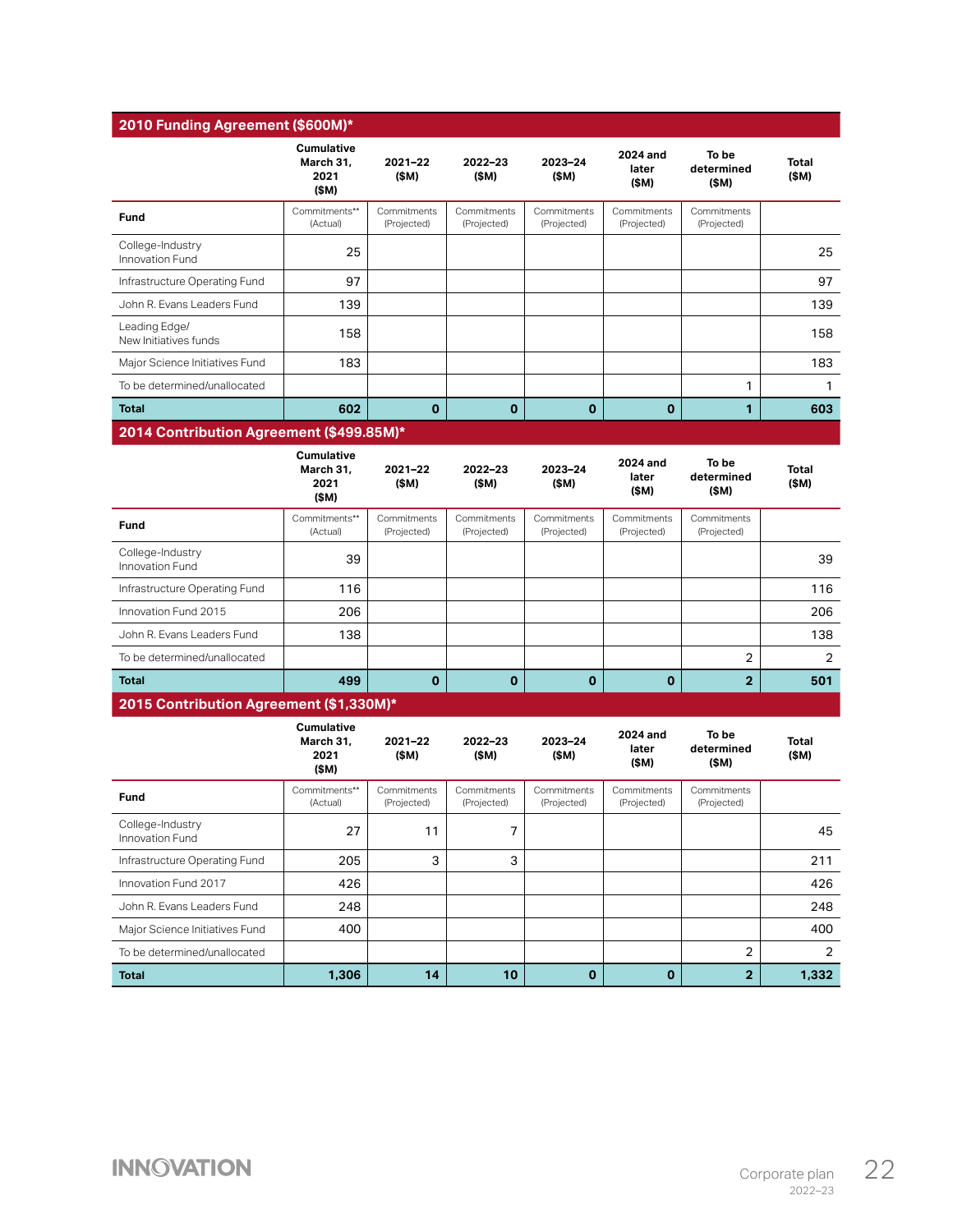|                                                                                          | <b>Cumulative</b><br>March 31,<br>2021<br>(SM) | $2021 - 22$<br>(SM)        | 2022-23<br>(SM)            | 2023-24<br>(SM)            | 2024 and<br>later<br>(SM)  | To be<br>determined<br>(SM) | <b>Total</b><br>(SM) |
|------------------------------------------------------------------------------------------|------------------------------------------------|----------------------------|----------------------------|----------------------------|----------------------------|-----------------------------|----------------------|
| Fund                                                                                     | Commitments**<br>(Actual)                      | Commitments<br>(Projected) | Commitments<br>(Projected) | Commitments<br>(Projected) | Commitments<br>(Projected) | Commitments<br>(Projected)  |                      |
| College Fund                                                                             |                                                |                            | 8                          | 15                         | 75                         |                             | 98                   |
| Infrastructure Operating Fund                                                            | 128                                            | 22                         | 160                        | 30                         | 390                        |                             | 730                  |
| Innovation Fund 2020                                                                     | 400                                            |                            |                            |                            |                            |                             | 400                  |
| Innovation Fund 2023                                                                     |                                                |                            | 400                        |                            |                            |                             | 400                  |
| Innovation Fund 2025                                                                     |                                                |                            |                            |                            | 400                        |                             | 400                  |
| Innovation Fund 2027                                                                     |                                                |                            |                            |                            | 400                        |                             | 400                  |
| John R. Evans Leaders Fund                                                               | 31                                             | 74                         | 105                        | 85                         | 425                        |                             | 720                  |
| Major Science Initiatives<br>Fund - top-up                                               | 158                                            |                            |                            |                            |                            |                             | 158                  |
| Major Science Initiatives Fund<br>$(2017 - 23)$                                          | 50                                             | 5                          |                            |                            |                            |                             | 55                   |
| Major Science Initiatives Fund<br>$(2023 - 29)$                                          |                                                |                            | 660                        |                            |                            |                             | 660                  |
| <b>Exceptional Opportunities Fund</b><br>(contingency)                                   |                                                |                            | 25                         |                            |                            |                             | 25                   |
| Funds set aside for Digital<br>Research Infrastructure and<br>John R. Evans Leaders Fund |                                                |                            | 18                         |                            | 32                         |                             | 50                   |
| Operating expenditures                                                                   |                                                | 12                         | 14                         | 16                         | 123                        |                             | 165                  |
| To be determined/unallocated                                                             |                                                |                            |                            |                            | 54                         |                             | 54                   |
| <b>Total</b>                                                                             | 767                                            | 113                        | 1,390                      | 146                        | 1,899                      | $\mathbf 0$                 | 4.315                |

|                                                              | Cumulative<br>March 31,<br>2021<br>(SM) | $2021 - 22$<br>(\$M)       | $2022 - 23$<br>(\$M)       | 2023-24<br>(\$M)           | 2024 and<br>later<br>(\$M) | To be<br>determined<br>(\$M) | Total<br>(\$M) |
|--------------------------------------------------------------|-----------------------------------------|----------------------------|----------------------------|----------------------------|----------------------------|------------------------------|----------------|
| <b>Fund</b>                                                  | Commitments**<br>(Actual)               | Commitments<br>(Projected) | Commitments<br>(Projected) | Commitments<br>(Projected) | Commitments<br>(Projected) | Commitments<br>(Projected)   |                |
| Biosciences Research<br>Infrastructure Fund<br>competition 1 |                                         |                            | 115                        |                            |                            |                              | 115            |
| Biosciences Research<br>Infrastructure Fund<br>competition 2 |                                         |                            | 260                        |                            |                            |                              | 260            |
| Infrastructure Operating Fund                                |                                         |                            | 113                        |                            |                            |                              | 113            |
| Operating expenditures                                       |                                         |                            | $\overline{2}$             | $\overline{2}$             | 3                          |                              | 8              |
| <b>Total</b>                                                 | $\Omega$                                |                            | 490                        | $\overline{2}$             | 3                          | $\mathbf 0$                  | 496            |

Interest income generated from funding provided through each of the contribution and funding agreements and directed to project funding is as follows: \$1.7 billion from the first funding agreement; \$3.1 million from the 2010 Funding Agreement; \$1.4 million from the 2014 Contribution Agreement; \$1.6 million from the 2015 Contribution Agreement; and \$0.6 million from the 2019 Contribution Agreement. There are no revenues anticipated in future years from sources other than interest income.

\*\* Actual committed amounts are net of amounts that will be unused by eligible recipients, as confirmed through final financial reports for infrastructure projects submitted as of September 30, 2021.

\*\*\* As at January 28, 2022, the 2022 Contribution Agreement had not yet been signed. This agreement relates to the Biosciences Research Infrastructure Fund and we expect it to be signed in the coming weeks.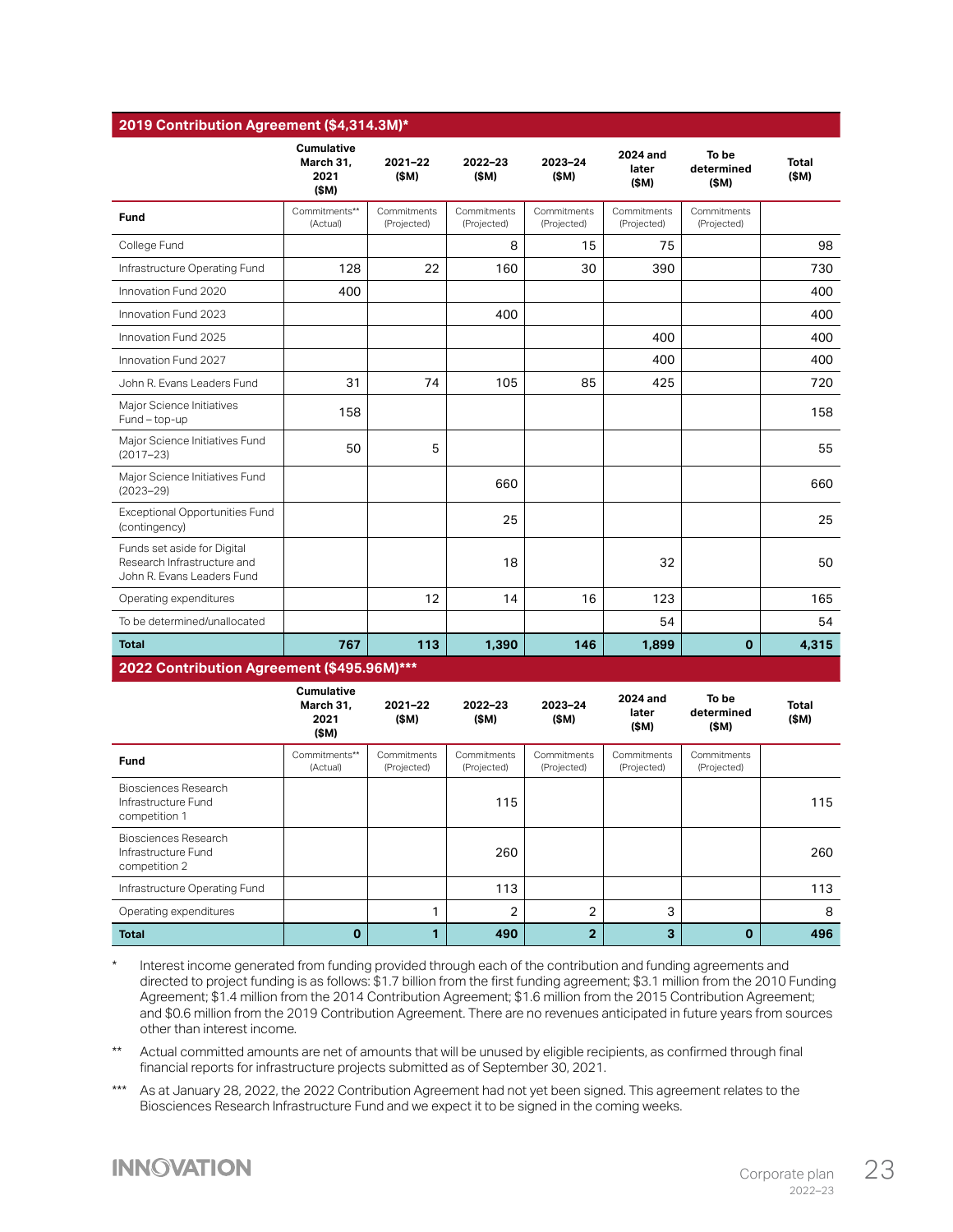#### <span id="page-24-0"></span>**Table 2:** Planned expenditures (disbursements) detailed by fund

| First funding agreement (\$4,390M)                                                         |                                                 |                             |                             |                             |                             |                              |                      |  |
|--------------------------------------------------------------------------------------------|-------------------------------------------------|-----------------------------|-----------------------------|-----------------------------|-----------------------------|------------------------------|----------------------|--|
|                                                                                            | <b>Cumulative</b><br>March 31,<br>2021<br>(\$M) | 2021-22<br>(\$M)            | 2022-23<br>(\$M)            | 2023-24<br>(\$M)            | 2024 and<br>later<br>(\$M)  | To be<br>determined<br>(\$M) | <b>Total</b><br>(SM) |  |
| Fund                                                                                       | Expenditures<br>(Actual)                        | Expenditures<br>(Projected) | Expenditures<br>(Projected) | Expenditures<br>(Projected) | Expenditures<br>(Projected) | Expenditures<br>(Projected)  |                      |  |
| Automotive Partnerships<br>Canada Fund                                                     | 9                                               |                             |                             |                             |                             |                              | 9                    |  |
| Canada Research Chairs                                                                     | 194                                             |                             |                             |                             |                             |                              | 194                  |  |
| Career Awards                                                                              | 6                                               |                             |                             |                             |                             |                              | 6                    |  |
| College Research<br>Development Fund                                                       | 16                                              |                             |                             |                             |                             |                              | 16                   |  |
| Cyberinfrastructure Initiative                                                             | 65                                              | 3                           | $\overline{2}$              |                             |                             |                              | 70                   |  |
| Digging into Data/<br>Discovery Frontiers                                                  | 1                                               |                             |                             |                             |                             |                              | 1                    |  |
| <b>Exceptional Opportunities</b><br>Fund and other                                         | 23                                              |                             |                             |                             |                             |                              | 23                   |  |
| <b>Exceptional Opportunities</b><br>Fund - COVID-19 (universities)                         | 24                                              | 3                           |                             |                             |                             |                              | 27                   |  |
| <b>Exceptional Opportunities</b><br>Fund - COVID-19 (colleges,<br>polytechnics and Cégeps) | 1                                               |                             |                             |                             |                             |                              | 1                    |  |
| <b>Exceptional Opportunities</b><br>Fund 2021                                              |                                                 | $\mathbf{1}$                | 3                           | $\overline{4}$              | $\overline{7}$              |                              | 15                   |  |
| Infrastructure Operating Fund                                                              | 1,011                                           | 9                           | 18                          |                             | 5                           |                              | 1,043                |  |
| Innovation Fund (1998-2005)                                                                | 1,758                                           |                             |                             |                             |                             |                              | 1,758                |  |
| Innovation Fund 2015                                                                       | 49                                              | 3                           | 2                           |                             |                             |                              | 54                   |  |
| Innovation Fund 2017                                                                       | 2                                               |                             |                             |                             |                             |                              | $\overline{2}$       |  |
| International funds                                                                        | 202                                             |                             |                             |                             |                             |                              | 202                  |  |
| John R. Evans Leaders Fund<br>(and Leaders Opportunity/<br>New Opportunity funds)          | 876                                             | 9                           | $\overline{2}$              |                             |                             |                              | 887                  |  |
| Leading Edge/<br>New Initiatives funds                                                     | 829                                             | 1                           | 1                           |                             |                             |                              | 831                  |  |
| Major Science Initiatives Fund<br>2014 special competition                                 | 24                                              |                             |                             |                             |                             |                              | 24                   |  |
| National Platforms Fund                                                                    | 84                                              |                             |                             |                             |                             |                              | 84                   |  |
| Northern Research<br>Infrastructure Fund                                                   |                                                 |                             |                             | 4                           | 16                          |                              | 20                   |  |
| Research Development Fund                                                                  | 35                                              |                             |                             |                             |                             |                              | 35                   |  |
| Research Hospital Fund                                                                     | 488                                             |                             |                             |                             |                             |                              | 488                  |  |
| Thirty Meter Telescope                                                                     | 25                                              |                             |                             |                             |                             |                              | 25                   |  |
| Operating expenditures                                                                     | 260                                             | 1                           | $\overline{2}$              |                             |                             |                              | 263                  |  |
| Contingency for<br>wind-down expenses                                                      |                                                 |                             |                             |                             |                             | 10                           | 10                   |  |
| To be determined/unallocated                                                               |                                                 |                             |                             |                             |                             | 3                            | З                    |  |
| <b>Total</b>                                                                               | 5,982                                           | 30                          | 30                          | 8                           | 28                          | 13                           | 6,091                |  |

**INNOVATION**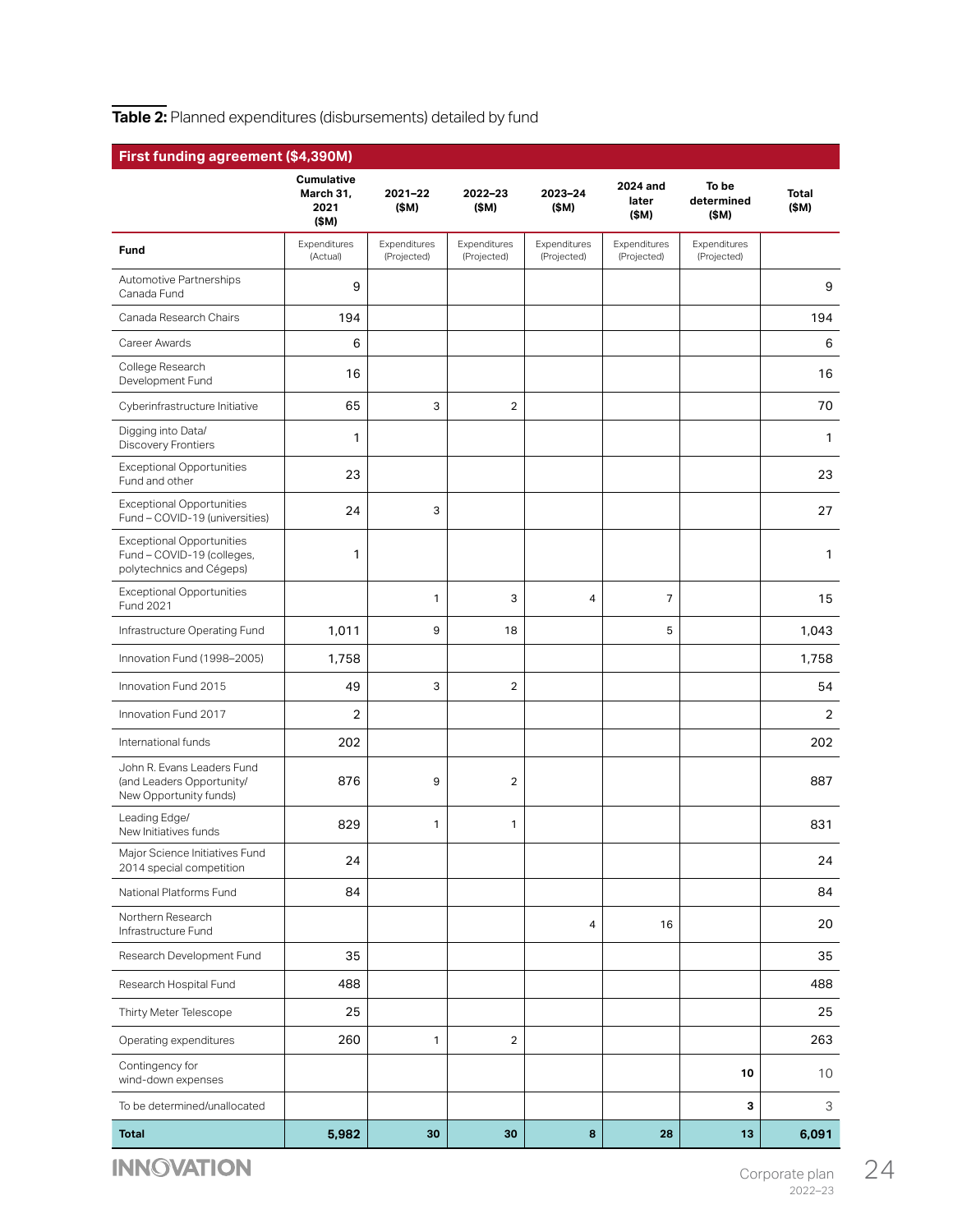| 2010 Funding Agreement (\$600M)         |                                                 |                             |                             |                             |                             |                              |                       |
|-----------------------------------------|-------------------------------------------------|-----------------------------|-----------------------------|-----------------------------|-----------------------------|------------------------------|-----------------------|
|                                         | <b>Cumulative</b><br>March 31,<br>2021<br>(\$M) | 2021-22<br>(\$M)            | $2022 - 23$<br>(\$M)        | 2023-24<br>(\$M)            | 2024 and<br>later<br>(\$M)  | To be<br>determined<br>(\$M) | <b>Total</b><br>(\$M) |
| Fund                                    | Expenditures<br>(Actual)                        | Expenditures<br>(Projected) | Expenditures<br>(Projected) | Expenditures<br>(Projected) | Expenditures<br>(Projected) | Expenditures<br>(Projected)  |                       |
| College-Industry<br>Innovation Fund     | 25                                              |                             |                             |                             |                             |                              | 25                    |
| Infrastructure Operating Fund           | 97                                              |                             |                             |                             |                             |                              | 97                    |
| John R. Evans Leaders Fund              | 139                                             |                             |                             |                             |                             |                              | 139                   |
| Leading Edge/<br>New Initiatives funds  | 157                                             | 1                           |                             |                             |                             |                              | 158                   |
| Major Science Initiatives Fund          | 181                                             | 2                           |                             |                             |                             |                              | 183                   |
| To be determined/unallocated            |                                                 |                             |                             |                             |                             | 1                            | 1                     |
| <b>Total</b>                            | 599                                             | 3                           | $\mathbf 0$                 | $\mathbf 0$                 | $\mathbf 0$                 | 1                            | 603                   |
| 2014 Contribution Agreement (\$499.85M) |                                                 |                             |                             |                             |                             |                              |                       |
|                                         | <b>Cumulative</b><br>March 31,<br>2021<br>(\$M) | $2021 - 22$<br>(\$M)        | 2022-23<br>(\$M)            | 2023-24<br>(\$M)            | 2024 and<br>later<br>(\$M)  | To be<br>determined<br>(\$M) | <b>Total</b><br>(\$M) |
| Fund                                    | Expenditures<br>(Actual)                        | Expenditures<br>(Projected) | Expenditures<br>(Projected) | Expenditures<br>(Projected) | Expenditures<br>(Projected) | Expenditures<br>(Projected)  |                       |
| College-Industry<br>Innovation Fund     | 35                                              | 2                           | $\boldsymbol{2}$            |                             |                             |                              | 39                    |
| Infrastructure Operating Fund           | 85                                              | 23                          | 8                           |                             |                             |                              | 116                   |
| Innovation Fund 2015                    | 196                                             | 3                           | $\overline{7}$              |                             |                             |                              | 206                   |
| John R. Evans Leaders Fund              | 137                                             |                             | 1                           |                             |                             |                              | 138                   |
| To be determined/unallocated            |                                                 |                             |                             |                             |                             | $\overline{2}$               | $\overline{2}$        |
| <b>Total</b>                            | 453                                             | 28                          | 18                          | $\mathbf 0$                 | $\mathbf 0$                 | $\overline{2}$               | 501                   |
| 2015 Contribution Agreement (\$1,330M)  |                                                 |                             |                             |                             |                             |                              |                       |
|                                         | Cumulative<br>March 31,<br>2021<br>(\$M)        | 2021-22<br>(\$M)            | 2022-23<br>(\$M)            | 2023-24<br>(\$M)            | 2024 and<br>later<br>(\$M)  | To be<br>determined<br>(\$M) | <b>Total</b><br>(\$M) |
| Fund                                    | Expenditures<br>(Actual)                        | Expenditures<br>(Projected) | Expenditures<br>(Projected) | Expenditures<br>(Projected) | Expenditures<br>(Projected) | Expenditures<br>(Projected)  |                       |
| College-Industry<br>Innovation Fund     | 8                                               | 11                          | 16                          | 7                           | 3                           |                              | 45                    |
| Infrastructure Operating Fund           | 35                                              | 26                          | 43                          | 80                          | 27                          |                              | 211                   |
| Innovation Fund 2017                    | 292                                             | 45                          | 20                          | 26                          | 43                          |                              | 426                   |

John R. Evans Leaders Fund 206 206 22 11 2 7 7 248 Major Science Initiatives Fund 312 312 83 5 5 400 To be determined/unallocated 2 2

**Total 853 187 95 115 80 2 1,332**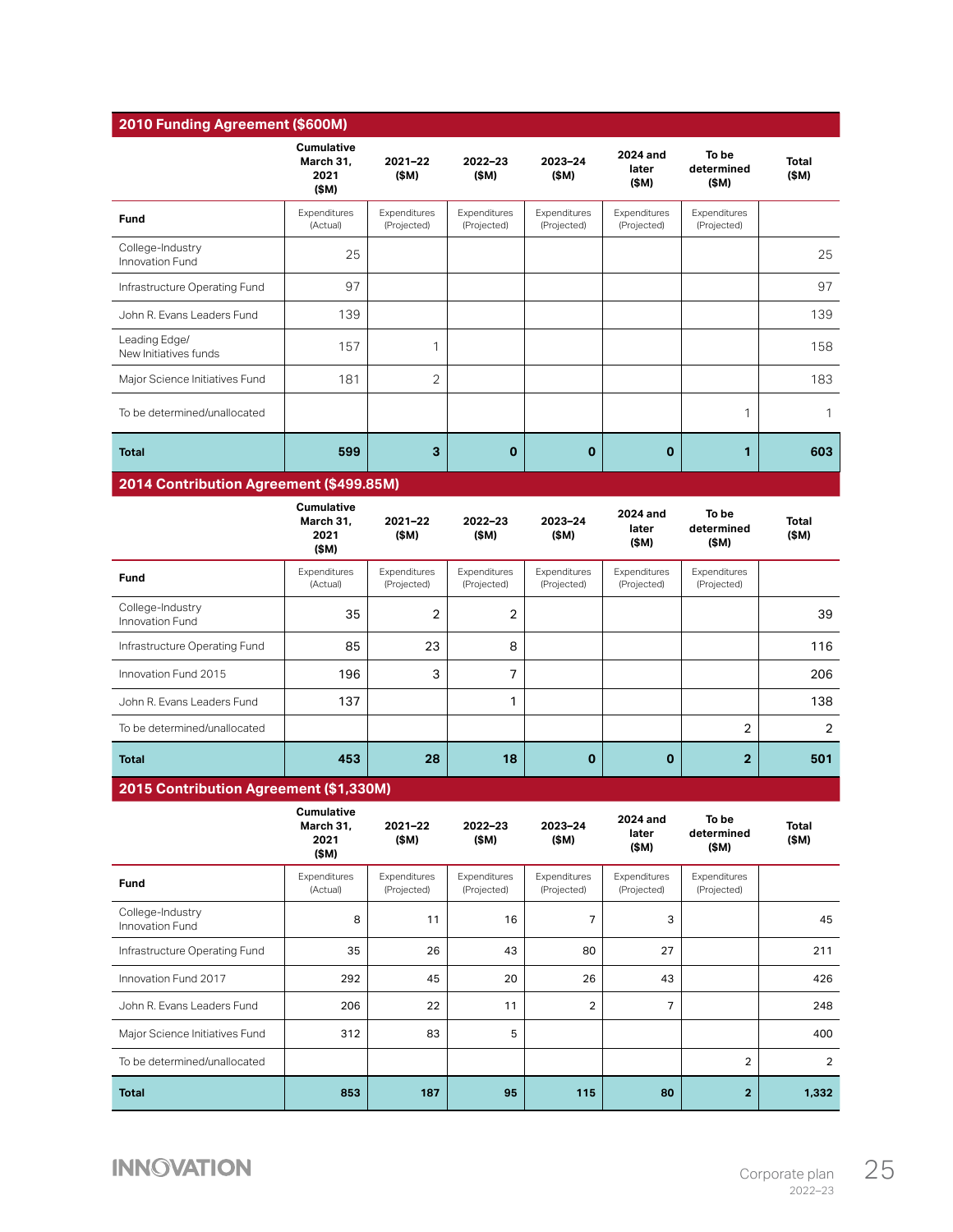| 2019 Contribution Agreement (\$4,314.3M)                                                 |                                                |                             |                             |                             |                             |                              |                      |
|------------------------------------------------------------------------------------------|------------------------------------------------|-----------------------------|-----------------------------|-----------------------------|-----------------------------|------------------------------|----------------------|
|                                                                                          | Cumulative<br>March 31.<br>2021<br>(SM)        | $2021 - 22$<br>(SM)         | 2022-23<br>(\$M)            | 2023-24<br>(\$M)            | 2024 and<br>later<br>(\$M)  | To be<br>determined<br>(\$M) | <b>Total</b><br>(SM) |
| <b>Fund</b>                                                                              | Expenditures<br>(Actual)                       | Expenditures<br>(Projected) | Expenditures<br>(Projected) | Expenditures<br>(Projected) | Expenditures<br>(Projected) | Expenditures<br>(Projected)  |                      |
| College Fund                                                                             |                                                |                             | $\mathbf{1}$                | 8                           | 89                          |                              | 98                   |
| Infrastructure Operating Fund                                                            |                                                |                             |                             |                             | 730                         |                              | 730                  |
| Innovation Fund 2020                                                                     |                                                | 95                          | 116                         | 89                          | 100                         |                              | 400                  |
| Innovation Fund 2023                                                                     |                                                |                             |                             | 40                          | 360                         |                              | 400                  |
| Innovation Fund 2025                                                                     |                                                |                             |                             |                             | 400                         |                              | 400                  |
| Innovation Fund 2027                                                                     |                                                |                             |                             |                             | 400                         |                              | 400                  |
| John R. Evans Leaders Fund                                                               | 1                                              | 29                          | 94                          | 91                          | 505                         |                              | 720                  |
| Major Science Initiatives<br>Fund - top-up                                               | 69                                             | 31                          | 58                          |                             |                             |                              | 158                  |
| Major Science Initiatives Fund<br>$(2017 - 23)$                                          |                                                |                             | 55                          |                             |                             |                              | 55                   |
| Major Science Initiatives Fund<br>$(2023 - 29)$                                          |                                                |                             |                             | 110                         | 550                         |                              | 660                  |
| <b>Exceptional Opportunities Fund</b><br>(contingency)                                   |                                                |                             |                             | 25                          |                             |                              | 25                   |
| Funds set aside for Digital<br>Research Infrastructure and<br>John R. Evans Leaders Fund |                                                |                             | $\overline{2}$              | 13                          | 35                          |                              | 50                   |
| Operating expenditures                                                                   |                                                | 13                          | 14                          | 16                          | 122                         |                              | 165                  |
| To be determined/allocated                                                               |                                                |                             |                             |                             | 54                          |                              | 54                   |
| <b>Total</b>                                                                             | 70                                             | 168                         | 340                         | 392                         | 3,345                       | $\mathbf 0$                  | 4,315                |
| 2022 Contribution Agreement (\$495.96M)*                                                 |                                                |                             |                             |                             |                             |                              |                      |
|                                                                                          | <b>Cumulative</b><br>March 31,<br>2021<br>(SM) | $2021 - 22$<br>(\$M)        | 2022-23<br>(\$M)            | 2023-24<br>(\$M)            | 2024 and<br>later<br>(SM)   | To be<br>determined<br>(\$M) | <b>Total</b><br>(SM) |
| Fund                                                                                     | Expenditures<br>(Actual)                       | Expenditures<br>(Projected) | Expenditures<br>(Projected) | Expenditures<br>(Projected) | Expenditures<br>(Projected) | Expenditures<br>(Projected)  |                      |
| Biosciences Research                                                                     |                                                |                             |                             |                             |                             |                              |                      |

\* January 28, 2022, the 2022 Contribution Agreement had not yet been signed. This agreement relates to the Biosciences Research Infrastructure Fund and we expect it to be signed in the coming weeks.

Infrastructure Operating Fund 113 113 Operating expenditures  $\begin{vmatrix} 1 & 1 & 2 & 2 & 3 \end{vmatrix}$  3

**Total 0 1 22 131 342 0 496**

#### **INNOVATION**

Infrastructure Fund competition 1

Biosciences Research Infrastructure Fund competition 2

20 | 38 | 57 | 115

91 | 169 | 260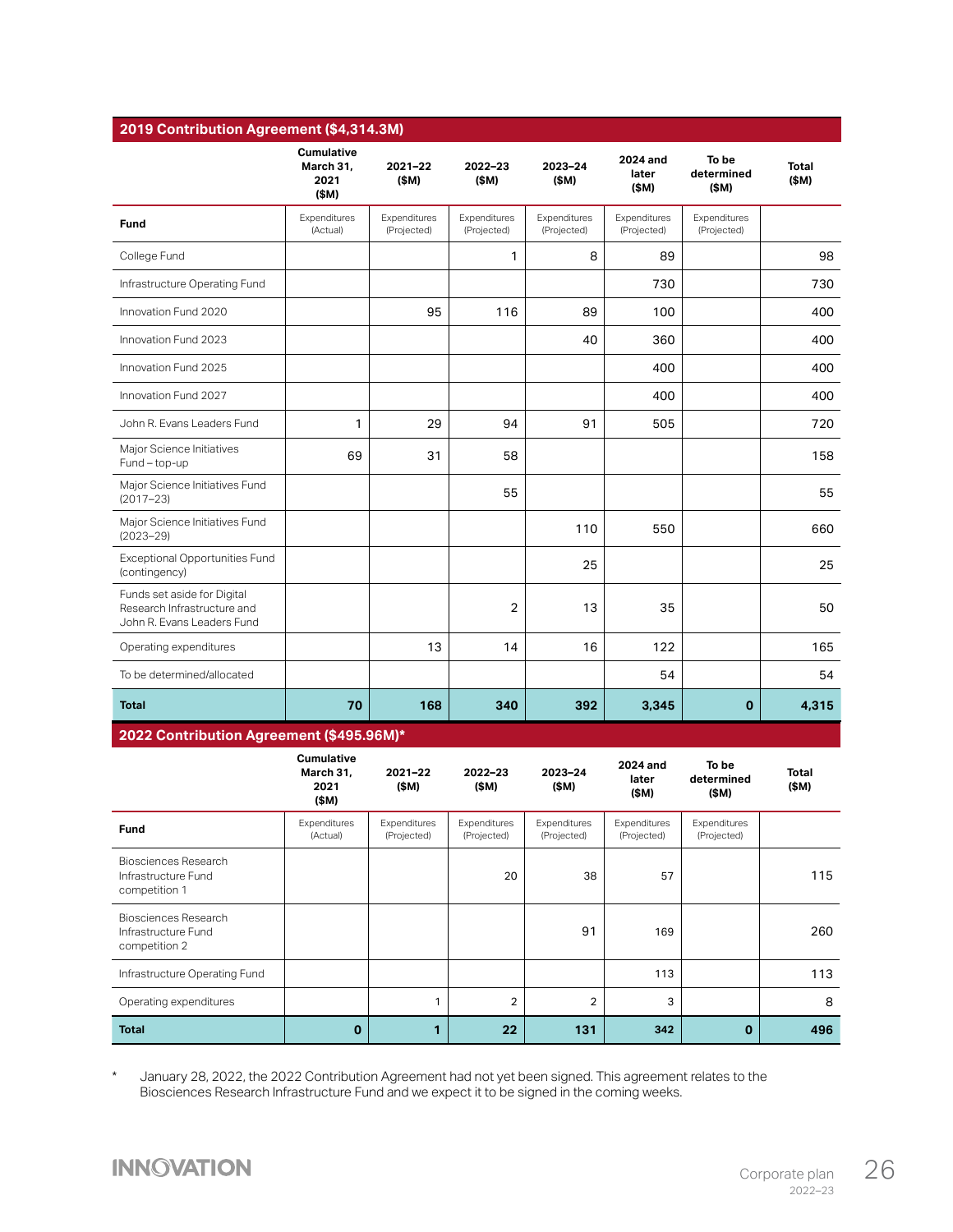#### <span id="page-27-0"></span>**Table 3: Annual cash flow requirements**

| <b>Cash flow requirements*</b>                                             |                                                |                     |                     |                 |                           |                             |                |
|----------------------------------------------------------------------------|------------------------------------------------|---------------------|---------------------|-----------------|---------------------------|-----------------------------|----------------|
|                                                                            | <b>Cumulative</b><br>March 31.<br>2021<br>(SM) | $2021 - 22$<br>(SM) | $2022 - 23$<br>(SM) | 2023-24<br>(SM) | 2024 and<br>later<br>(SM) | To be<br>determined<br>(SM) | Total<br>(SM)  |
| <b>Disbursements</b>                                                       | Actual                                         | Projected           | Projected           | Projected       | Projected                 | Projected                   |                |
| 2010 Funding Agreement                                                     | 599                                            | 3                   | 0                   | 0               | 0                         | 1                           | 603            |
| 2014 Contribution Agreement                                                | 453                                            | 28                  | 18                  | 0               | 0                         | 2                           | 501            |
| 2015 Contribution Agreement                                                | 853                                            | 187                 | 95                  | 115             | 80                        | 2                           | 1,332          |
| 2019 Contribution Agreement                                                | 70                                             | 168                 | 340                 | 392             | 3,345                     | 0                           | 4,315          |
| 2022 Contribution Agreement**                                              | 0                                              | 1                   | 22                  | 131             | 342                       | 0                           | 496            |
| <b>Total disbursements</b>                                                 | 1,975                                          | 387                 | 475                 | 638             | 3,767                     | 5                           | 7,247          |
| Received from the Government                                               | 2,048                                          | 338                 |                     |                 |                           |                             | 2,386          |
| Generated interest income                                                  | 7                                              |                     |                     |                 |                           |                             | $\overline{7}$ |
| <b>Expected Government</b><br>payments as per cash<br>flow requirements*** |                                                |                     | 444                 | 638             | 3,772                     |                             | 4,854          |
| Total funding available****                                                | 2,055                                          | 338                 | 444                 | 638             | 3,772                     | $\mathbf 0$                 | 7,247          |
| Difference for the period                                                  | 80                                             | $-49$               | $-31$               | 0               | 5                         | $-5$                        | $\mathbf{0}$   |
| <b>Cumulative difference</b>                                               | 80                                             | 31                  | $\mathbf 0$         | $\bf{0}$        | 5                         | $\mathbf 0$                 | 0              |

All funds for the first funding agreement and the 2010 Funding Agreement were received from the Government of Canada. Therefore, there are no future cash flow requirements for these agreements.

\*\* As at January 28, 2022, the 2022 Contribution Agreement had not yet been signed. This agreement relates to the Biosciences Research Infrastructure Fund and we expect it to be signed in the coming weeks.

\*\*\* This reflects the cash flow requirements.

\*\*\*\* Of the amount of \$444 million for 2022-23, \$222 million is needed in early April 2022 to cover expenses of April 2022 to September 2022. The balance of \$222 million can be paid during summer 2022. Of the amount of \$638 million for 2023–24, \$319 million is needed in early April 2023 to cover expenses of April 2023 to September 2023. The balance of \$319 million can be paid during summer 2023.'

There are currently no amounts owing from the CFI to the Government of Canada.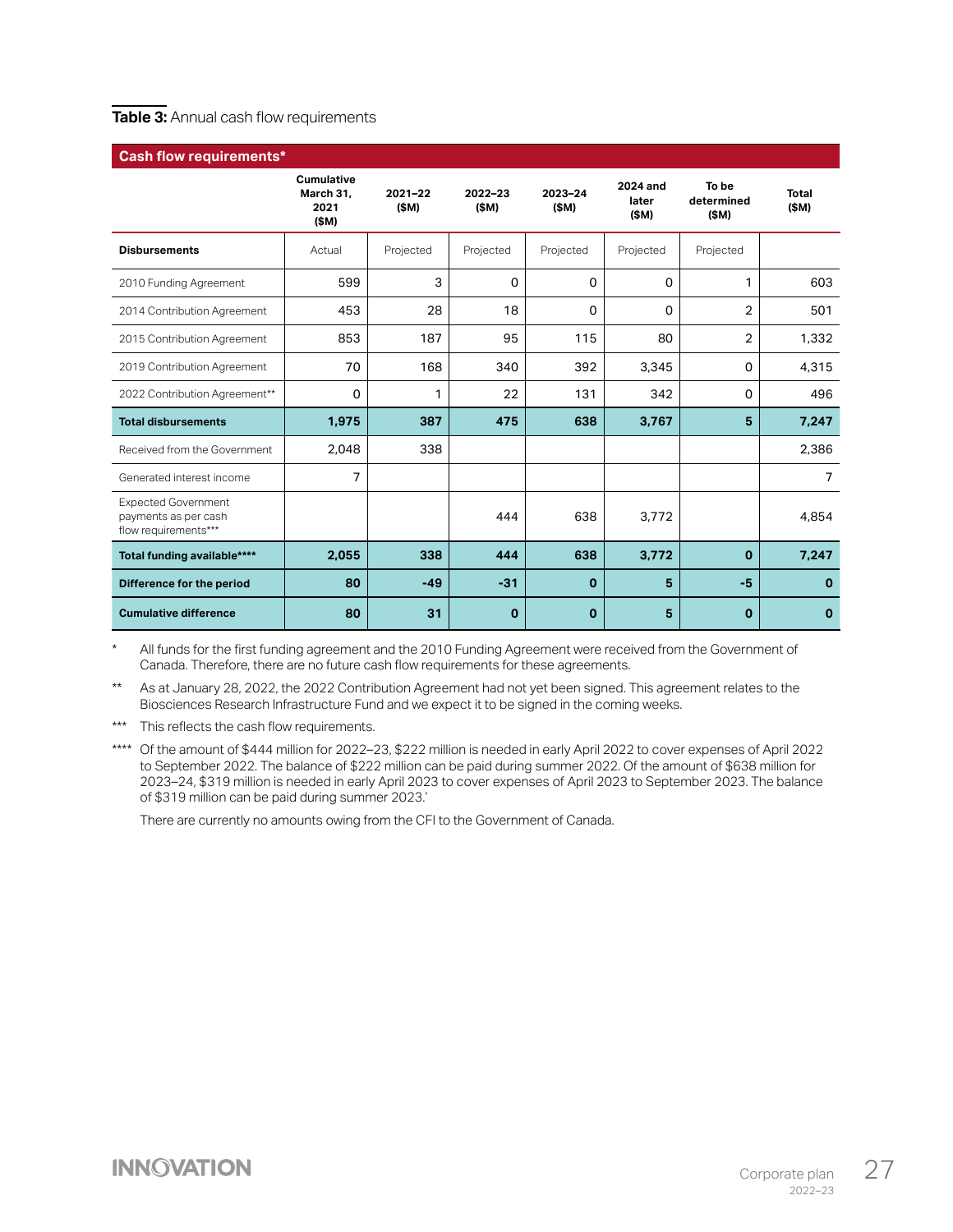# <span id="page-28-0"></span>**Appendix 2: Key risks and mitigation measures**

In 2021, we engaged KPMG LLP to assist with the update of key risks facing the organization. As a result of this exercise, we identified eight primary risks and related mitigation measures. These are summarized in this appendix. Information on secondary risks is available upon request.

## **Strategic risks**

**Alignment with stakeholder expectations:** Risk that the CFI is not agile enough to align its activities with the evolving needs and expectations of its stakeholders on issues such as biomanufacturing, post-pandemic needs, equity, diversity and inclusion, etc.

#### **Mitigation measures:**

- **•** Regular, ongoing discussions are undertaken with Government of Canada (Innovation, Science and Economic Development (ISED) Canada) officials on the requirements for research infrastructure, the leveraging of benefits and impacts of CFI investments.
- **•** The CFI regularly leads and participates in outreach and communications activities specifically with parliamentarians and provides them with evidence on the ways that infrastructure assists in attracting and retaining top research talent, enables world-class research and supports innovation.
- **•** Material is issued to demonstrate how infrastructure funding has been and continues to be responsive to government priorities and research community requirements.
- **•** Success stories and results of performance and evaluation assessments are disseminated to demonstrate the outcomes and impacts of investments.
- **•** Responsibilities for conducting engagement activities have been defined within the management team.
- **•** Funders are given opportunities to provide input on activities, processes and funding mechanisms.
- **•** Funding mechanisms are periodically assessed for how they are addressing stakeholder needs and, when necessary, appropriate adjustments to the program architecture and fund delivery mechanisms are made.

#### **Institutional/operational risks**

**Financial viability of institutions:** Risk that institutions cannot sustain current and/or future CFI-funded infrastructure projects due to financial challenges, including cost escalations and COVID-19-related expenses

#### **Mitigation measures:**

- **•** Institutional capacity is assessed by both the CFI and matching funders at the application phase.
- **•** Payments are made to institutions based on forecasted project disbursements, and payments are re-profiled when there are significant spending delays.
- **•** Spending is monitored for every project through review of financial reports.
- **•** Risk-based monitoring of projects is conducted in accordance with the Tool for Risk Assessment and Management (TRAAM).

#### **INNOVATION**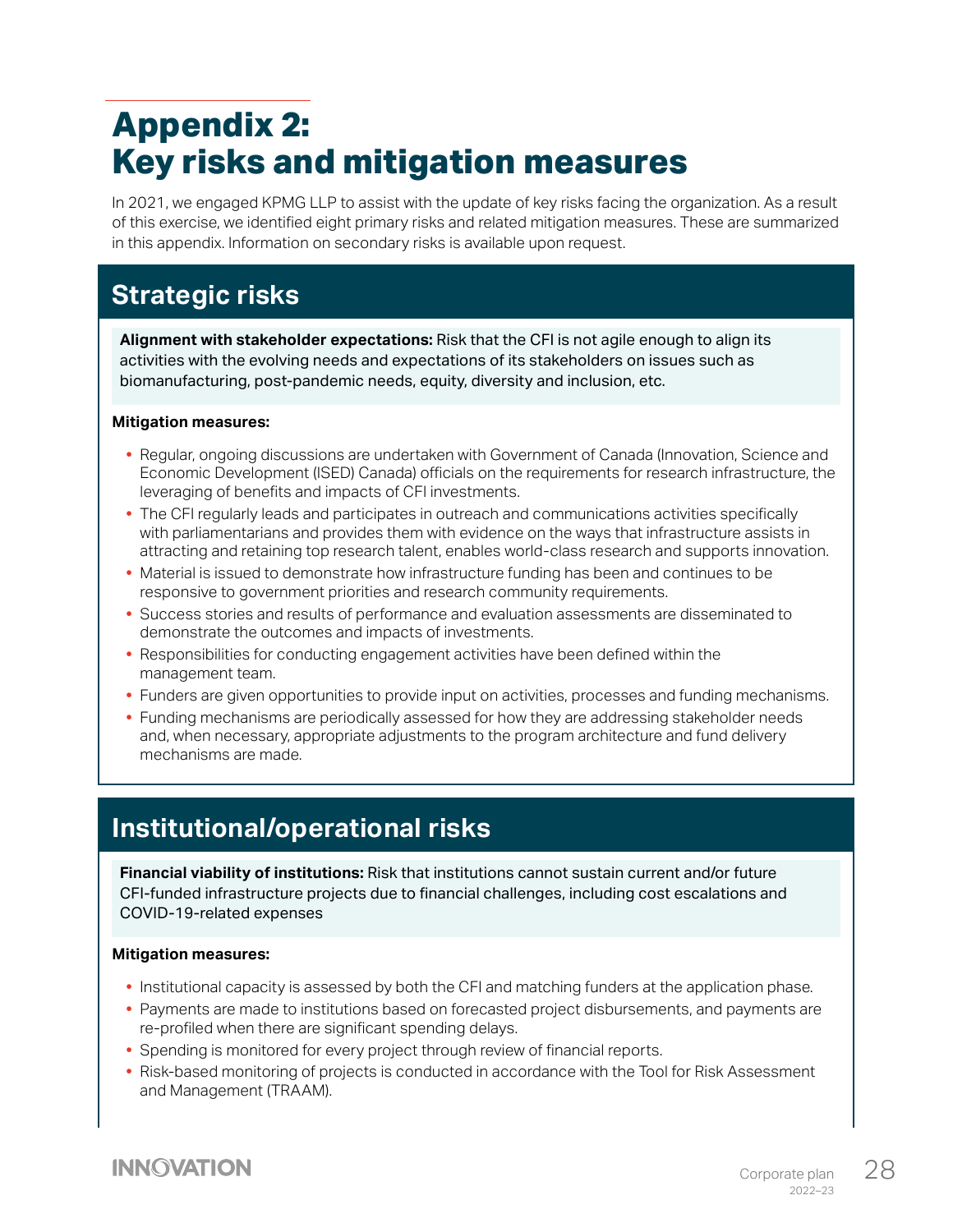- **•** Monitoring visits are conducted at institutions identified through a risk-based approach.
- **•** Funding competitions are provided at recurring intervals through the Innovation Fund, which gives institutions the opportunity to choose optimal timing to submit proposals.

**Matching funding:** Risk that provincial funding is not secured or sustained in a timely manner due to changes in provincial government mandates, priorities and/or funding challenges

#### **Mitigation measures:**

- **•** Provincial partners have opportunities to provide input on activities, processes and funding mechanisms.
- **•** The priorities of provincial partners are taken into consideration in the application review process.
- **•** The CFI communicates the value of the 40 percent funding it provides.
- **•** The CFI communicates with the provinces on funding parameters and competition schedules to assist them in their planning.
- **•** CFI funding is provided only when partner funding has been secured. There is flexibility on timelines when needed.

#### **Operational risks**

**Reviewer engagement:** Risk of expert reviewer fatigue, impacting the quality of the merit-review process

#### **Mitigation measures:**

- **•** Reviewer recruitment activities will be intensified to increase the pool of potential reviewers.
- **•** Documents for competitions are reviewed for clarity and conciseness to help reduce the burden on applicants and reviewers.
- **•** Committee meetings are held via tele- and videoconference, which lessens the burden of travel for reviewers.

#### **Information technology/information management risks**

**Security:** Risk of security breach and loss of, or inappropriate access to, personal or confidential data (e.g., researcher data, banking, human resources or travel information)

#### **Mitigation measures:**

- **•** Two extensive cybersecurity exercises were conducted in 2020–21 (Cybersecurity Threat Risk Analysis and Cybersecurity Maturity Assessment internal audit).
- **•** Two security reviews were conducted on the CFI Awards Management System (CAMS).
- **•** Quarterly vulnerability scans are done (internal IT and CAMS).
- **•** The CFI is working with the Canadian Centre for Cyber Security to monitor the threat landscape and keep abreast of security best practices.
- **•** Multi-layered filtering and protection is in place to screen email communications received.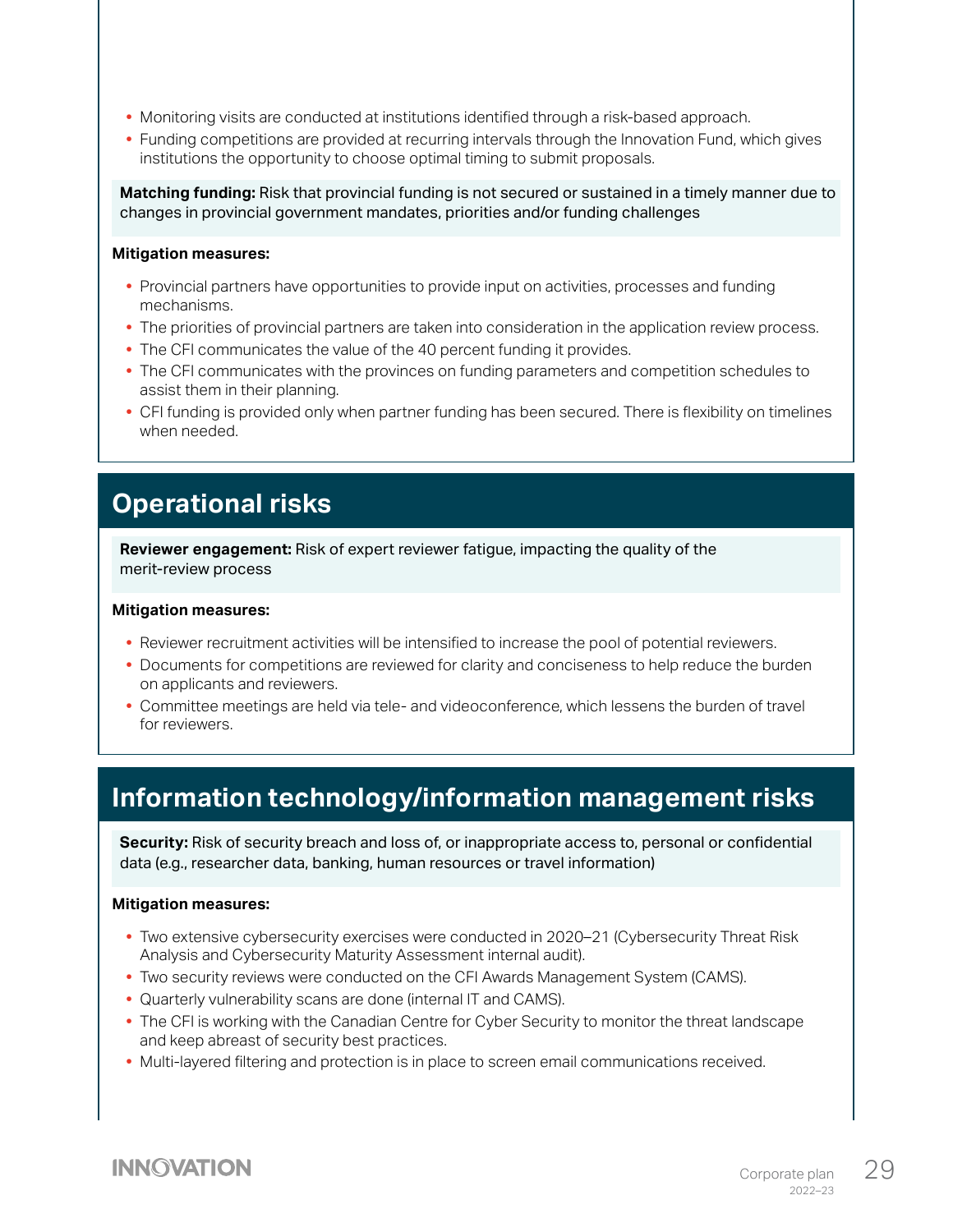- **•** The CFI formally enrolled in a cybersecurity awareness program for staff, which includes regular simulated phishing tests. Staff are required to complete mandatory, ongoing training sessions on cybersecurity and IT risks to raise awareness.
- **•** Multifactor authentication was implemented for staff to access CFI accounts.
- **•** Increased monitoring and alerting was put in place, including a security event monitoring tool.
- **•** Microsoft Data Loss Prevention policies are in place on the Office 365 environment to alert IT staff of bulk sharing of sensitive information (personally identifiable information and financial data).
- **•** Several conditional access policies protect the CFI's Office 365 environment. Higher risk logins or users are required to further confirm their identity. Logins are allowed only from trusted locations.

#### **Human resource risks**

**Wellbeing of employees:** Risk that new ways of working (remote working, home spaces for work, coping with the pandemic, competing family demands) may have adverse effects on employee health, wellbeing, motivation, innovation and availability, impacting operations and/or productivity

#### **Mitigation measures:**

- **•** Two employee surveys were conducted to assess the wellbeing of employees and identify concerns of staff. This allowed management to gain insight into employees' needs and interests and to gauge how the organization could approach a gradual return to the office during or after the pandemic.
- **•** The CFI follows public health recommendations and will therefore keep offices closed until advised that it is safe to reopen.
- **•** Employees were provided a special allowance to set up an appropriate workspace in their homes.
- **•** Employees have flexible hours when needed because of family obligations.
- **•** The CFI provided employees with four additional days off during the year to recognize exceptional efforts and extra hours worked since the start of the pandemic. CFI offices were closed between Christmas and the New Year.
- **•** Employees were provided the option to carry over five more unused vacation days.
- **•** Employees have unlimited access to an employee assistance program 24 hours a day, seven days a week.
- **•** An operations committee (directors, vice-presidents and president) meets every week to discuss issues related to the pandemic and possible implications for the CFI and its employees.
- **•** Several business units have periodic virtual get-togethers to allow employees to interact socially and keep in touch with their colleagues.
- **•** Weekly newsletter updates ensures continuous communication and sharing of information with all staff.
- **•** Management and human resources have participated in several webinars and are keeping informed of best practices to promote employee wellbeing throughout the pandemic.
- **•** Supervisors regularly check with staff to ensure they are aware of concerns and can adjust accordingly.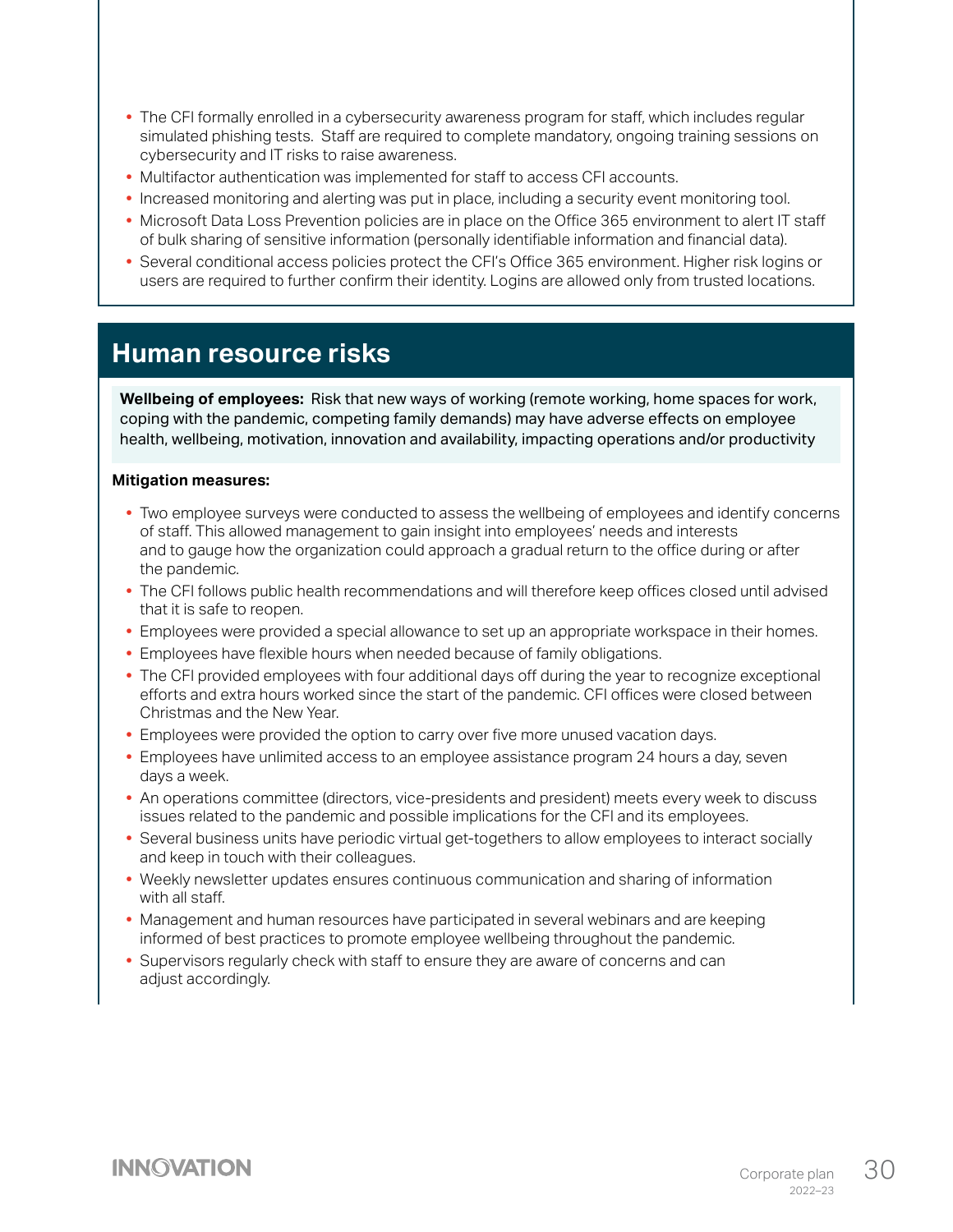**Attraction and retention of talent:** Risk that the CFI's culture and internal processes are not sufficiently flexible and adaptable to attract and retain talented employees in a highly competitive job market

#### **Mitigation measures:**

- **•** The CFI monitors the employment landscape and good practices adopted by other organizations (news articles, webinars and updates from human resources consultants).
- **•** The CFI offers competitive salaries and benefits (pension plan, wellness fund, vacation days, medical and dental insurance).
- **•** Work-life balance is promoted, including the ability to work flexible hours.
- **•** Current human resources policies will be reviewed and updated, and new ones will be put in place (e.g., remote work policy).

**Leadership continuity:** Risk of losing corporate memory or disrupting activities and operations due to unanticipated turnover in key positions

#### **Mitigation measures:**

- **•** Several key positions have built-in redundancy (i.e., task sharing).
- **•** All positions are documented with a profile.
- **•** An extensive network of individuals with deep knowledge of the organization is available to address temporary gaps (former employees, Board of Directors and institutional contacts).
- **•** A succession planning exercise will be conducted in 2022–23.